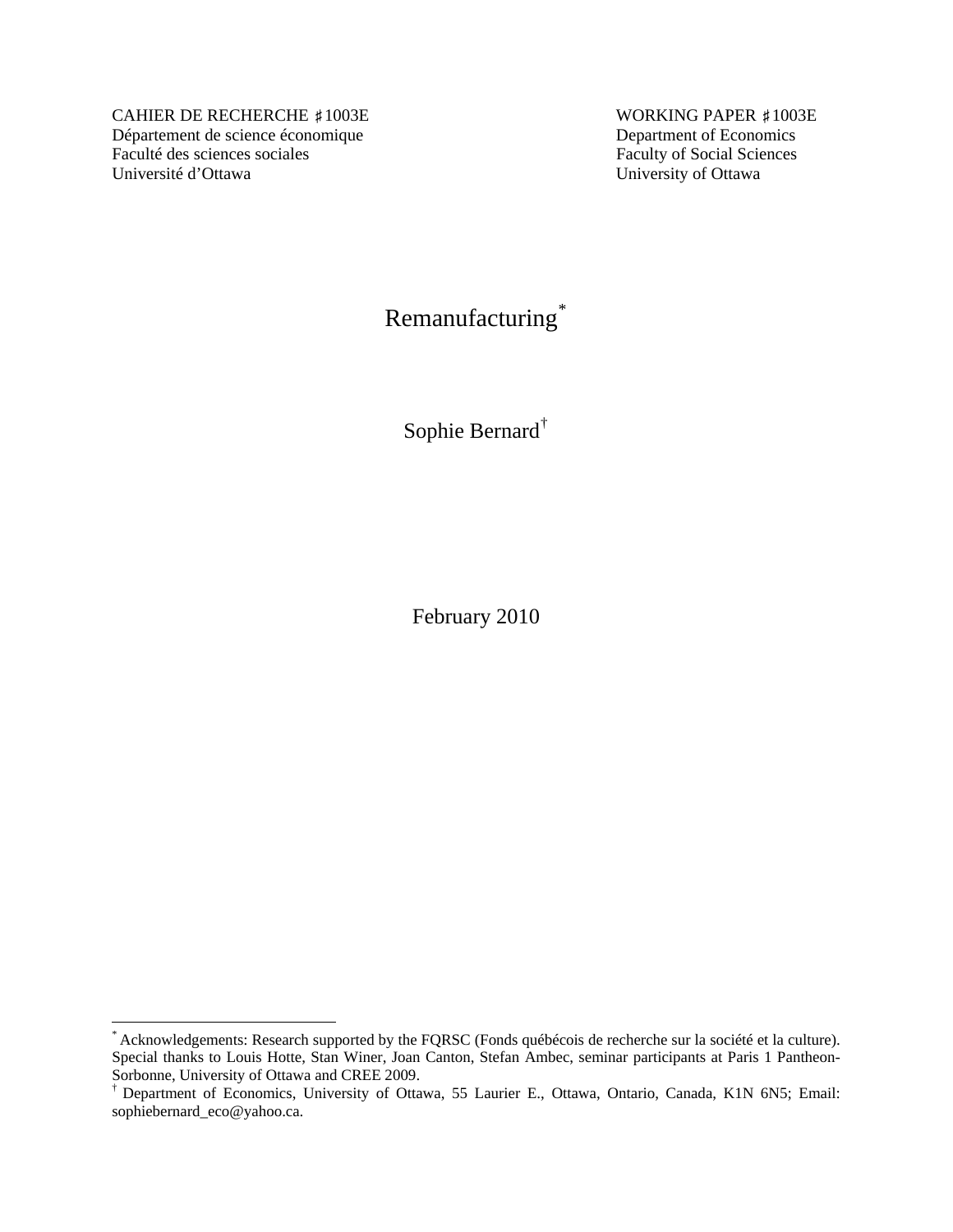#### *Abstract*

*Remanufacturing is a form of recycling where used durable goods are refurbished to a condition comparable to new products. With reduced energy and resource consumption, remanufactured goods are produced at a fraction of the original cost and with lower emissions of pollution.* 

*This paper presents a theoretical model of remanufacturing where a duopoly of original manufacturers produce a component of a final good. The component needing to be replaced creates an aftermarket. An environmental regulation assessing a minimum level of remanufacturability is also introduced.* 

*The main results indicate that a social planner could use collusion of the firms on the level of remanufacturability as a substitute for environmental regulation. However, if an environmental regulation is to be implemented, collusion should be repressed since competition supports the public intervention better. One of the results also coincides with the Porter Hypothesis.* 

**Key words:** *remanufacturing, competition, environmental regulation, Porter Hypothesis.*

**JEL Classification**: H23, L10, L51, Q53, Q58.

#### *Résumé*

*Le remanufacturing est une forme de recyclage où des biens durables usagés sont remis à neuf. Tout en consommant moins d'énergie et de ressource, les biens remanufacturés sont produits à une fraction du coût original et émettent moins de pollution.* 

*Ce papier présente un model théorique de remanufacturing où un duopole de manufacturiers originaux produisent un composant d'un bien final. Ce composant devant être changé, un marché secondaire est créé. Une réglementation environnementale déterminant un niveau minimal de remanufacturabilité est introduite au modèle.* 

Les principaux résultats indiquent qu'un planificateur social pourrait substituer la réglementation *environnementale par la collusion des firmes sur le niveau de remanufacturabilité. Cependant, lorsqu'une réglementation environnementale est prévue, la collusion devrait être réprimée puisque la compétition s'accorde mieux avec une intervention publique. Un des résultats coïncide aussi avec l'hypothèse de Porter.*

**Mots clés:** *remanufacturing, compétition, réglementation environnementale, hypothèse de Porter.*

**Classification JEL**: H23, L10, L51, Q53, Q58.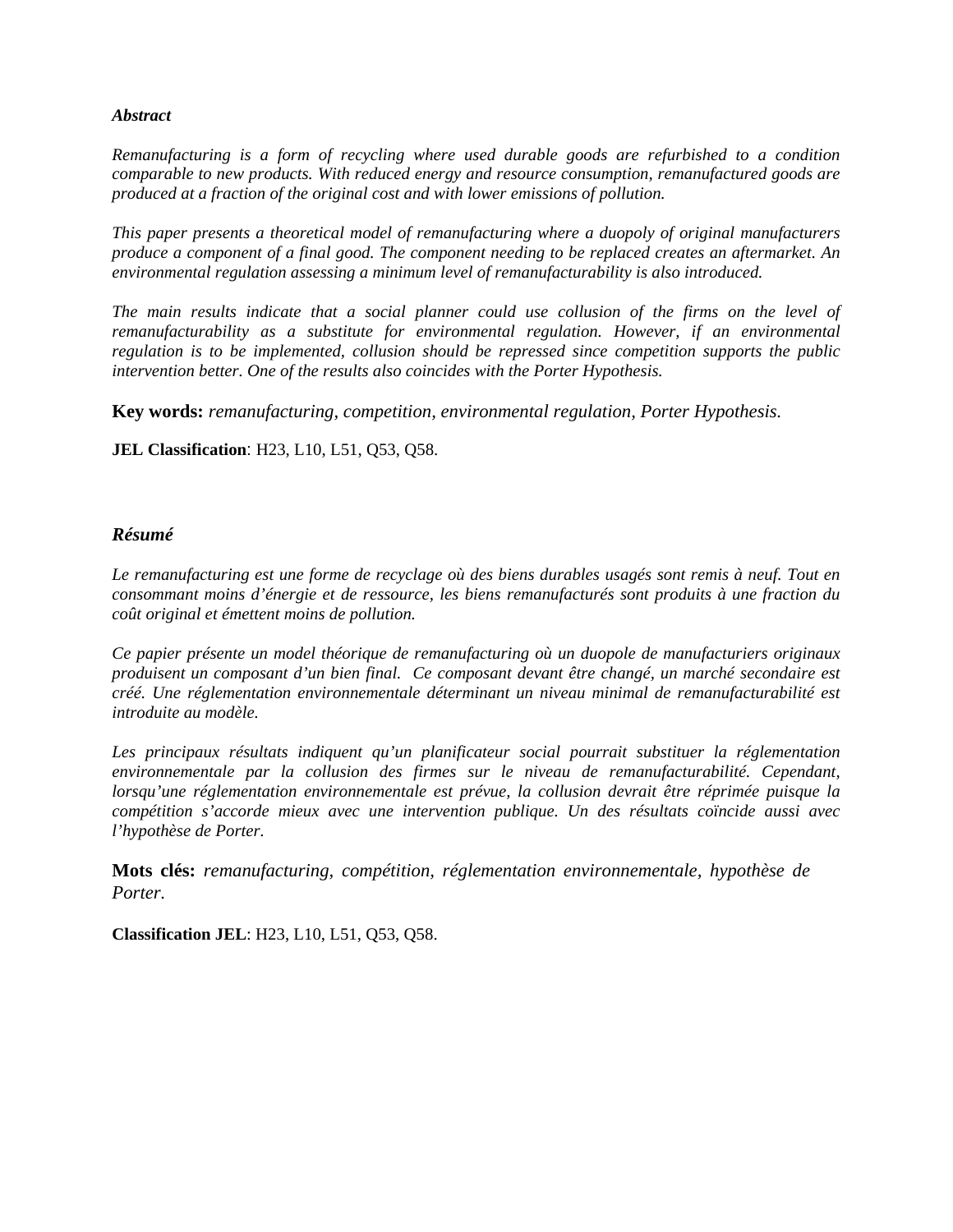## 1 Introduction

Remanufacturing is a specific type of recycling in which used durable goods are repaired to a like-new condition. Both remanufacturing and recycling avoid post-consumption waste while reducing the use of raw materials. However, recycling is an energy-intensive process that conserves only material value. In attempting to meet multiple environmental objectives, remanufacturing can be a more suitable option; it preserves most of the added-value by giving a second life to the product and, typically, reduces the use of energy by eliminating production steps.

Recycling or remanufacturing-oriented designs generally raise initial production costs. Because the environmental benefits of such designs are not totally internalized, choices of production technology are suboptimal. Authors propose different public interventions for optimal recyclable technology. Take-back regulations, consumption and production taxes, subsidies to green designs as well as subsidies to the demand for recyclable material input create strong incentives for the development of recyclable goods [Fullerton and Wu 1998; Eichner and Pethig 2001; Eichner and Runkel 2005; Toffel *et al.* 2008]. This has lead governments to introduce recycling-oriented regulations. The European Unionís Directive on Waste Electrical and Electronic Equipment in 2005 is an example of take-back regulation. The European Unionís End of Life Vehicle Directive introduced in 2006 stipulates that every new vehicle must have recyclable contents of 85 percent (95 percent by 2015). In the United States, goods purchased by federal agencies must respect the Electronic Product Environmental Assessment Tool issued in 2007 that regulates product design and requires products to have a reusable or recyclable content of  $65$  percent<sup>1</sup>.

Although existing governmental regulations are not specifically directed towards remanufacturing, it seems that similarities between recycling and remanufacturing are such that their corresponding public interventions use comparable mechanics. Webster and Mitra

<sup>&</sup>lt;sup>1</sup>For more details on the different regulations see Toffel *et al.* (2008).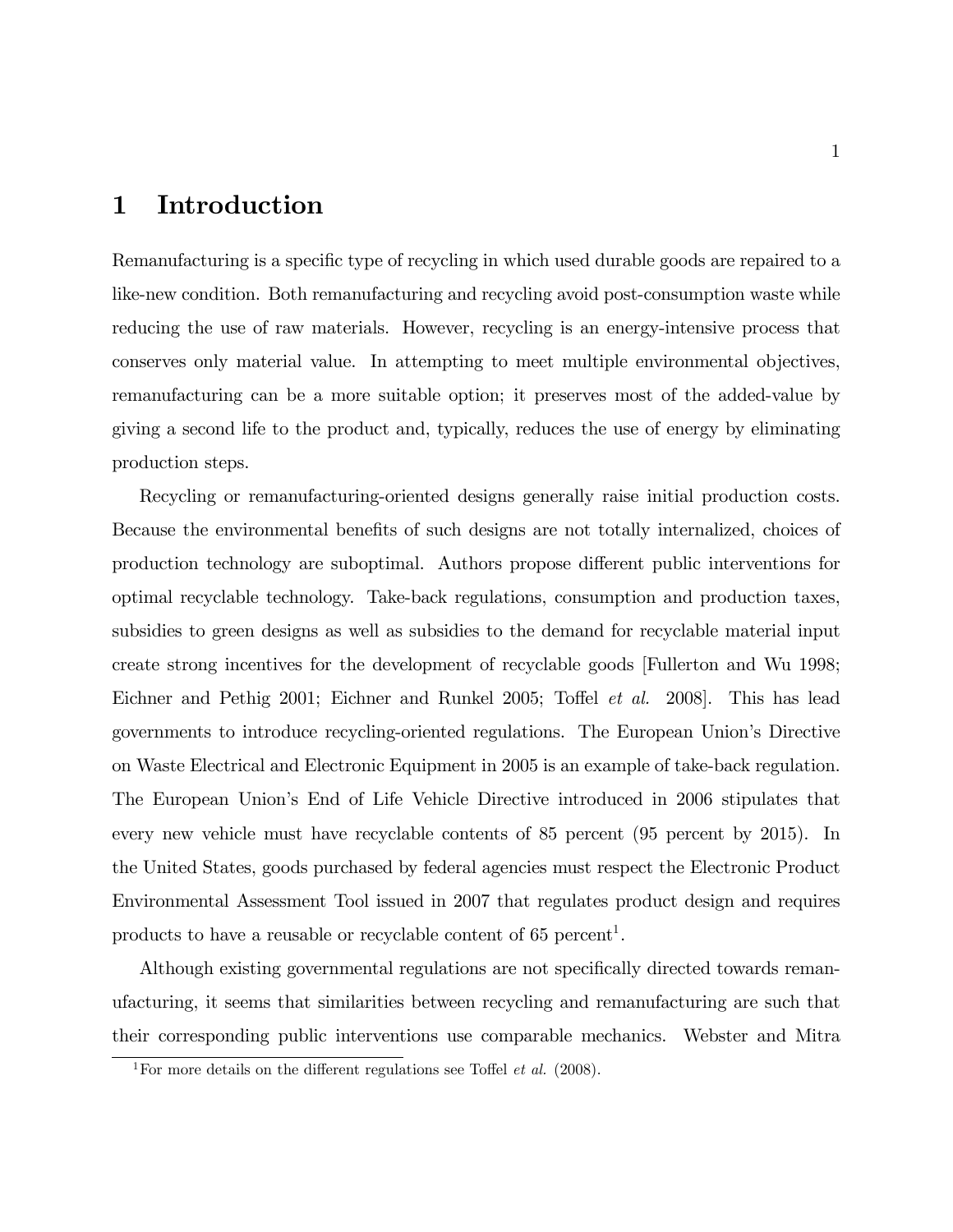(2007) and Mitra and Webster (2008) have pointed out that take-back regulations as well as subsidies can encourage remanufacturing activities. Furthermore, because recyclable and remanufacturable products present common characteristics in their conception [Steinhilper 1998], regulations aimed at either recycling or remanufacturing may interchangeably foster one activity or the other.

After a product's first life, recycled material can be redirected towards any industry. On the contrary, the material going through the remanufacturing process goes back to the same industry. Then, remanufacturing-oriented designs permit the *original manufacturers* (OMs) to access the aftermarket's benefits. Indeed, while remanufactured products are sold at 60 to 70 percent of the new products' price, their production accounts for only 35 to 60 percent of the original costs [Giuntini and Gaudette 2003]. Therefore, when new products can be substituted with remanufactured ones, original manufacturers may undertake profitable remanufacturing initiatives. Xerox, Kodak, Ford Motor Company and Mercedes-Benz are examples of corporations that could reduce their production costs with voluntary product recovery [Toffel 2004]; and they are part today of a  $60-100$  billion dollar industry according to the sources. Over the years, profitability concerns have made remanufacturing a hot topic in the engineering and managerial worlds, witness the flourishing literature on reverse logistic, stock planning, material demand and return, and case studies<sup>2</sup>. Nonetheless, there are only a handful of economic studies that consider the effect of public interventions on remanufacturing [Webster and Mitra 2007; Mitra and Webster 2008].

In this framework, the car parts industry is of particular interest. Combined, alternators and starters represent 80 percent of remanufactured products [Kim et al. 2008]. Valeo and Bosch are two important alternator producers in Europe. They started remanufacturing activities in the early 90's, following the announcement of legislation prohibiting the production, sale and use of asbestos<sup>3</sup>: a technological constraint that has made alternator

<sup>&</sup>lt;sup>2</sup>See for instance Ferrer (1997), Kiesmuller and Laan (2001), Majumder and Groenevelt (2001), Lebreton and Tuma (2006), Ferrer and Swaminathan (2006), Chung and We (2008).

<sup>3</sup>This legislation was enacted in 1993 in Germany and in 1997 in France, the respective headquarters of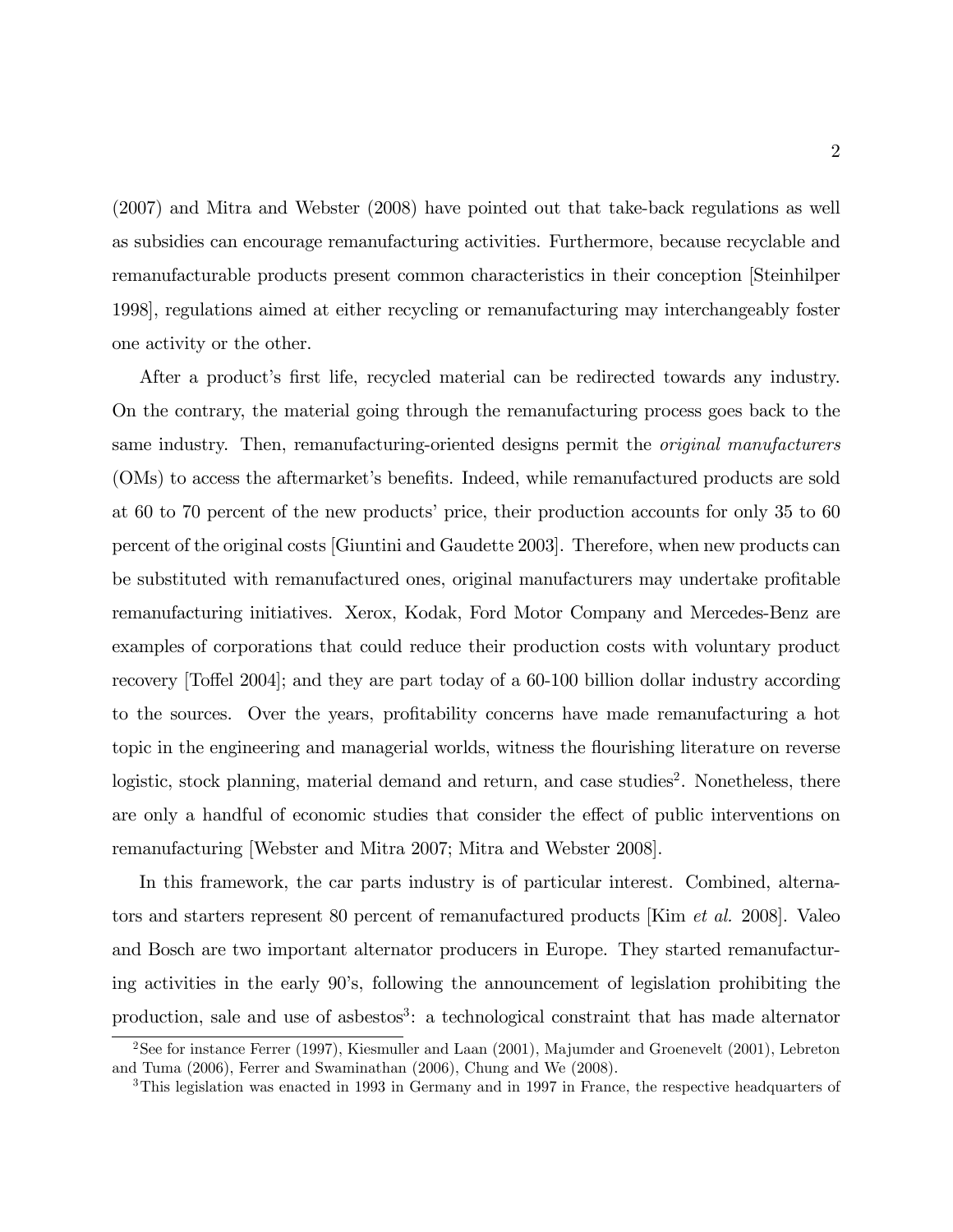remanufacturing commercially viable.

A study by Debo et al. (2005) analyzes the technology selection for remanufacturable goods when a higher remanufacturability may invite entry by independent remanufacturers (IRs)<sup>4</sup> . Stronger competition on the remanufacturing market pulls down prices and OMs show lower interest in costly production technology. Therefore, governmental interventions promoting competition on the aftermarket negatively ináuence the level of remanufacturability. This corroborates the observation of Ferrer (2000) who says that remanufacturing is viable only if the remanufactured product is priced above its marginal cost.

Studies that observe effects of competition on the remanufacturing market generally omit to discuss the implication of competition on the primary market where they assume a monopolistic original manufacturer<sup>5</sup>. The current paper proposes a theoretical model of remanufacturing inspired by Debo et al. (2005) and framed on the particularities that characterize the alternator industry. A duopoly of OMs compete on the primary market where they face the threat of an outsider; they also compete on the aftermarket where consumers of remanufactured products may alternatively use the services of competitive IRs. The model pins down the different incentives in the technology selection determining the level of remanufacturability and explores the consequences of environmental regulations. Particularly, it explains why original alternator manufacturers refrained from adopting a voluntary withdrawal of asbestos from their production in order to launch profitable remanufacturing activities.

The main results show that in the absence of environmental regulation, collusion leads to

Bosch and Valeo, with the European Union following suit in 1999 [European Commission 1999].

<sup>&</sup>lt;sup>4</sup>Since remanufacturability gives the products a positive value at the end of their life, OMs have the incentive to offer remanufacturable products when the end of life value is reflected in the original product price.

<sup>&</sup>lt;sup>5</sup>See for instance Mitra and Webster (2008), Debo *et al.* (2005) and Majumder and Groenevelt (2001). In a different context, Heese *et al.* (2005) study a duopoly that compete on the primary market. In their model, new products have a positive initial remanufacturability level. Hence the first mover in launching take-back strategy can deter the competitor by offering a new product with a lower price that includes a discount for the consumer who will return the used product.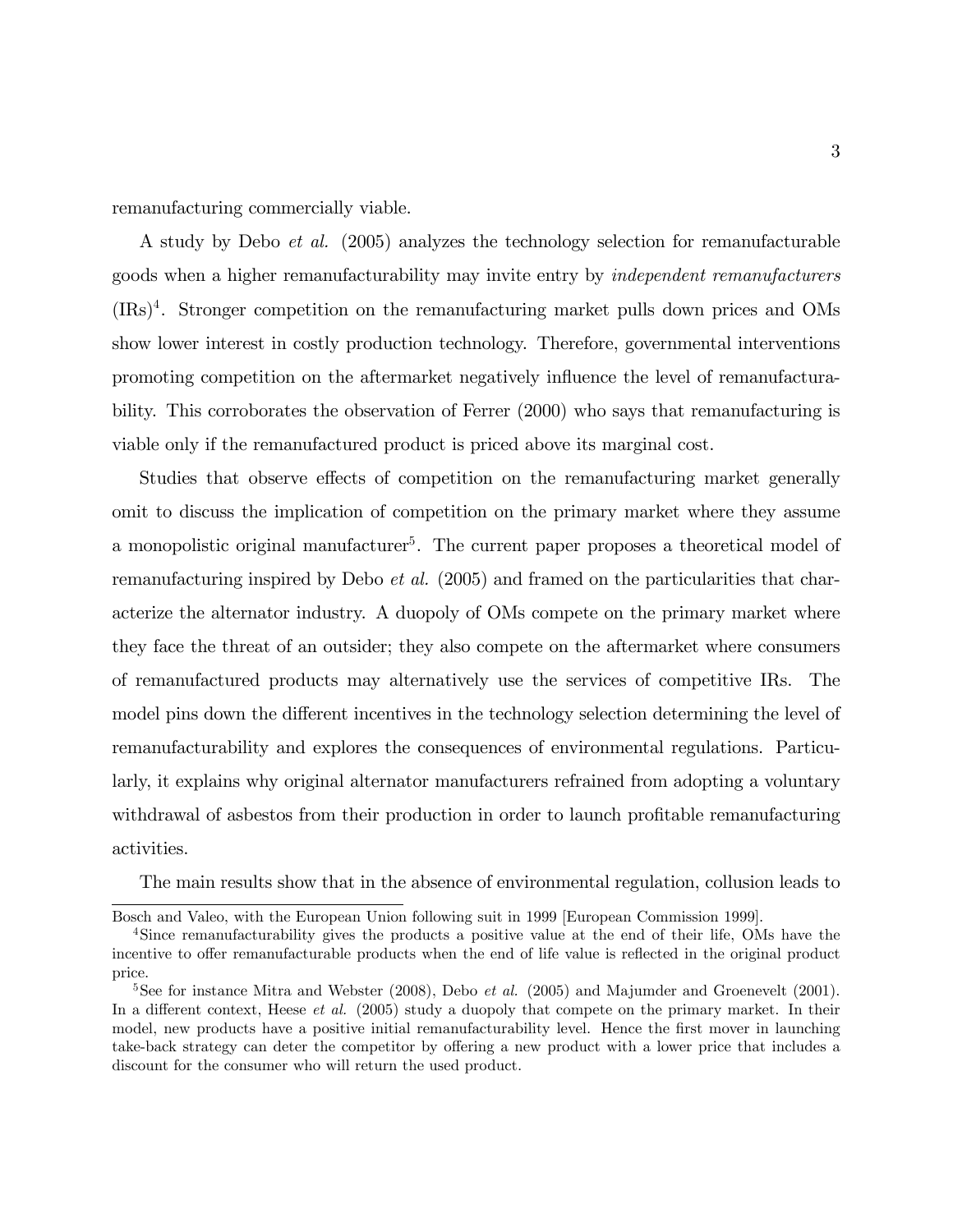a higher level of remanufacturability as well as higher profits in the industry. However, the introduction of environmental regulations imposing a minimum level of remanufacturability can be beneficial to firms. In the absence of public intervention, the threat of entry on the primary market imposes support for all the costs of remanufacturing-oriented technologies on the OMs, while environmental benefits are shared by all. Consequently, OMs can gain additional profits when the regulation justifies a raise in the original product price that covers the cost of remanufacturability. This result is in line with the Porter Hypothesis stating that environmental regulations may increase profits in regulated industries.

The model is introduced in the next section, which sets technologies, demands and the industrial structure. Section 3 completes the assumption on technology and describes the optimization problem for two cases: non-cooperation and collusion. Section 4 observes the effect of an environmental regulation. Section 5 concludes.

## 2 The Model

A duopoly<sup>6</sup> of identical original manufacturers (OMs) produce an intermediate good  $m$  (the alternator), which enters as a component of a final consumption good (the vehicle). This constitutes the primary market and the component's first life. Since the same car goes through two or three alternators [Kim et al. 2008], the lifetimes of the alternator and the vehicle are respectively l and L, with  $l < L$ . Consequently, consumers of the final good have to replace the specific component b times, where  $b = (L/l) - 1$ . This creates an aftermarket.

The alternator's original life aims specifically at the new vehicle industry with one alternator per vehicle. Used alternators can be remanufactured several times and, at any moment, there are an equal number of cars and alternators on the market.

When they originally produce a remanufacturable component, OMs participate in the aftermarket by recovering and remanufacturing used products. On this market, however,

<sup>&</sup>lt;sup>6</sup>A duopoly is assumed for simplicity.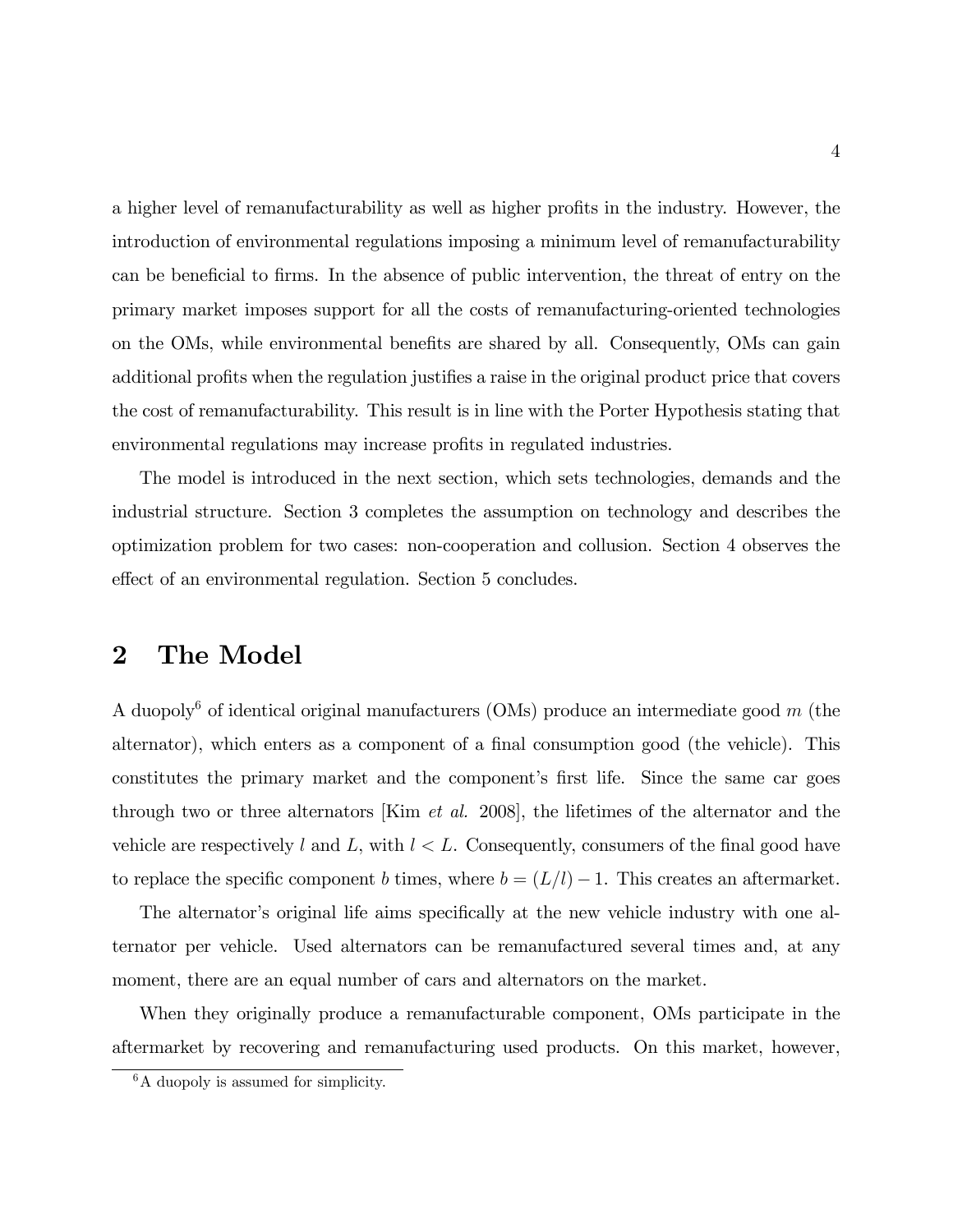they face competition from independent remanufacturers (IRs).

### 2.1 Technology and pollution

OMs control their level of remanufacturability  $q_i$ ,  $i \in \{1, 2\}$ , a technology choice corresponding to the ease with which a used product can be remanufactured<sup>7</sup> and leading to decreasing unit remanufacturing costs  $c_r(q_i)$  and  $c_s(q_i)$ , for OMs and IRs respectively. However, IRs hold only partial information on the original product conception and hence, for any given q, they meet larger remanufacturing costs than OMs. This technological advantage for OMs over the IRs is represented by the following properties:

$$
c_s(q) - c_r(q) \ge 0; \text{ and asymptotically: } \lim_{q_i \to \infty} c_s(q) = \lim_{q_i \to \infty} c_r(q) = 0. \tag{1}
$$

To make the original product more remanufacturable, OMs bear additional production costs reflected by an increasing and non-concave initial manufacturing cost,  $c_m(q_i)$ .

The remanufacturing cost reduction associated with a larger level of remanufacturability is mostly due to a reduction in energy and raw material consumption; hence it is environmentally desirable. In particular, Steinhilper (1998) shows that on average remanufactured alternators and starters require 14% of the energy and 12% of the material necessary for the production of new ones. Furthermore, lower remanufacturing costs for the OMs (equation (1)) can denote better use of material and energy. Therefore a social planner showing environmental concerns may manifest a preference for products remanufactured by OMs.

#### 2.2 Demand functions

<sup>&</sup>lt;sup>7</sup>In most models [see for instance Debo *et al.* 2005; Majumder and Groenevelt 2001; Ferrer and Swaminathan 2006] the level of remanufacturability is the percentage of remanufacturable used products. While the share of un-remanufacturable cores can exceed 30% for certain products, it is less than 15% for alternators [Kim et al. 2008]. In the present model, this number is assumed to be negligible so that the alternator/vehicle ratio stays equal to 1.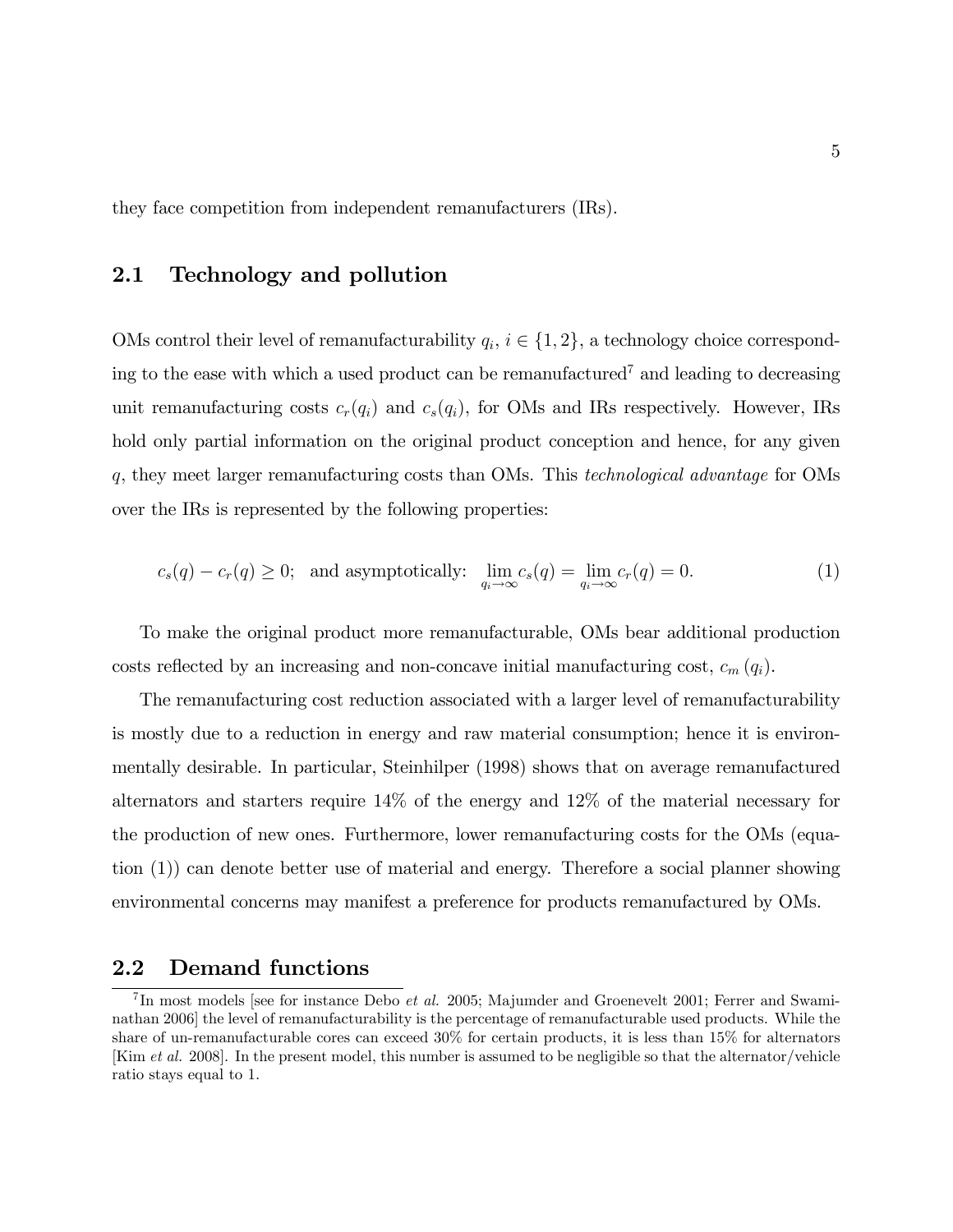The demand for the component is segmented into two types: the demands for new and for remanufactured products.

The demand for new products  $m$  is driven by the final good producers. It is assumed that any variation in the original component price represents a small share of the final good production cost and, hence, the demand for m stays inelastic for a reasonably large range of prices (or until a certain choke price). Except for great demand elasticities, this assumption does not affect the results, but lightens the model. For simplicity,  $m$  is normalized to 1.

The demand for remanufactured products comes from consumers who need to replace the defective part at each of the b replacement periods. Consumer types are uniformly distributed over  $\theta \in [0, 1]$ , where  $\theta$  is the marginal willingness to pay for quality. When remanufacturing used products, OMs provide the properties and warranty of new goods while IRs supply products of lower quality. As a result, consumers will express lower willingness to pay for IRs' products. The parameter  $\delta \in [0, 1]$  reflects this perceived depreciation in quality.

At each replacement period, individuals maximize their consumer surplus by purchasing a product coming from an OM, an IR or no product at all. This maximization problem is given by:  $\max[\theta+\alpha-p_r,(1-\delta)\theta+\alpha-p_s, 0]$ , where  $p_r$  and  $p_s$  are respectively the selling price of OMs and IRs' products. The positive constant  $\alpha$  indicates that even individuals from the lower bound are willing to pay a positive amount. Because the component price represents a small fraction of the final good's value,  $\alpha \geq p_s$  mimics the inelastic aftermarket and ensures that everyone consumes a replacement good; that is,  $r + s = 1$ , where variables r and s designate the demand for components remanufactured by the OMs and the IRs respectively. Figure 1 illustrates the willingness to pay for the two differentiated products.

The set of consumers buying remanufactured products from the OMs is defined by  $\theta$  such that  $\theta + \alpha - p_r \ge (1 - \delta)\theta + \alpha - p_s$ , or equivalently:  $\theta \ge (p_r - p_s)/\delta$ . In Figure 1, given prices  $p_r$  and  $p_s$ , individual  $\theta_q$  is indifferent between the two products. Types  $\theta \in [\theta_q, 1]$ prefer OMs' services while the others,  $\theta \in [0, \theta_q]$ , purchase lower quality goods. The shaded area corresponds to the total consumer surplus at each replacement period.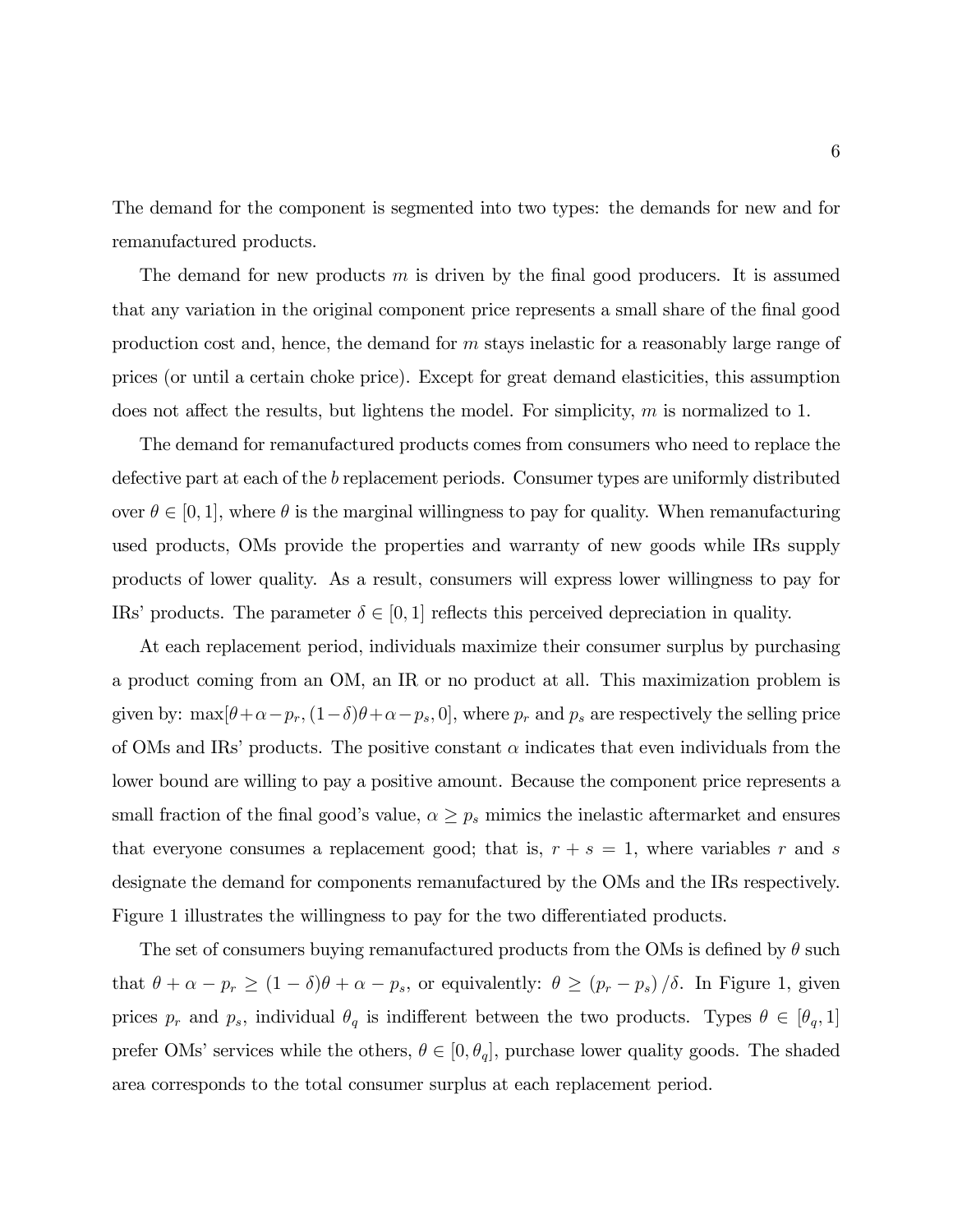

Figure 1: Willingness to pay and consumer surplus

Given a uniform distribution for  $\theta$ , the demand for products remanufactured by the OMs at each period is  $r = 1 - \left(\frac{p_r - p_s}{\delta}\right)$  so that the inverse demand function is:

$$
p_r = \delta(1-r) + p_s. \tag{2}
$$

For any positive value of the parameter  $\delta$ , this depicts the remanufactured alternator industry where the observed OMs' prices are from 25 to 200 percent higher than their competitors' [Kim et al. 2008]. This premium adds an incentive to the OMs that stays unexplored in the literature.

#### 2.3 Industrial structure

Competition in the industry is described by the following four-stage game. In the first stage, two identical OMs produce the original component and control its level of remanufacturability  $q_i$ . Two different competitive environments will be considered in determining  $q_i$ : non-cooperation and collusion. These scenarios internalize, or not, the fact that firms can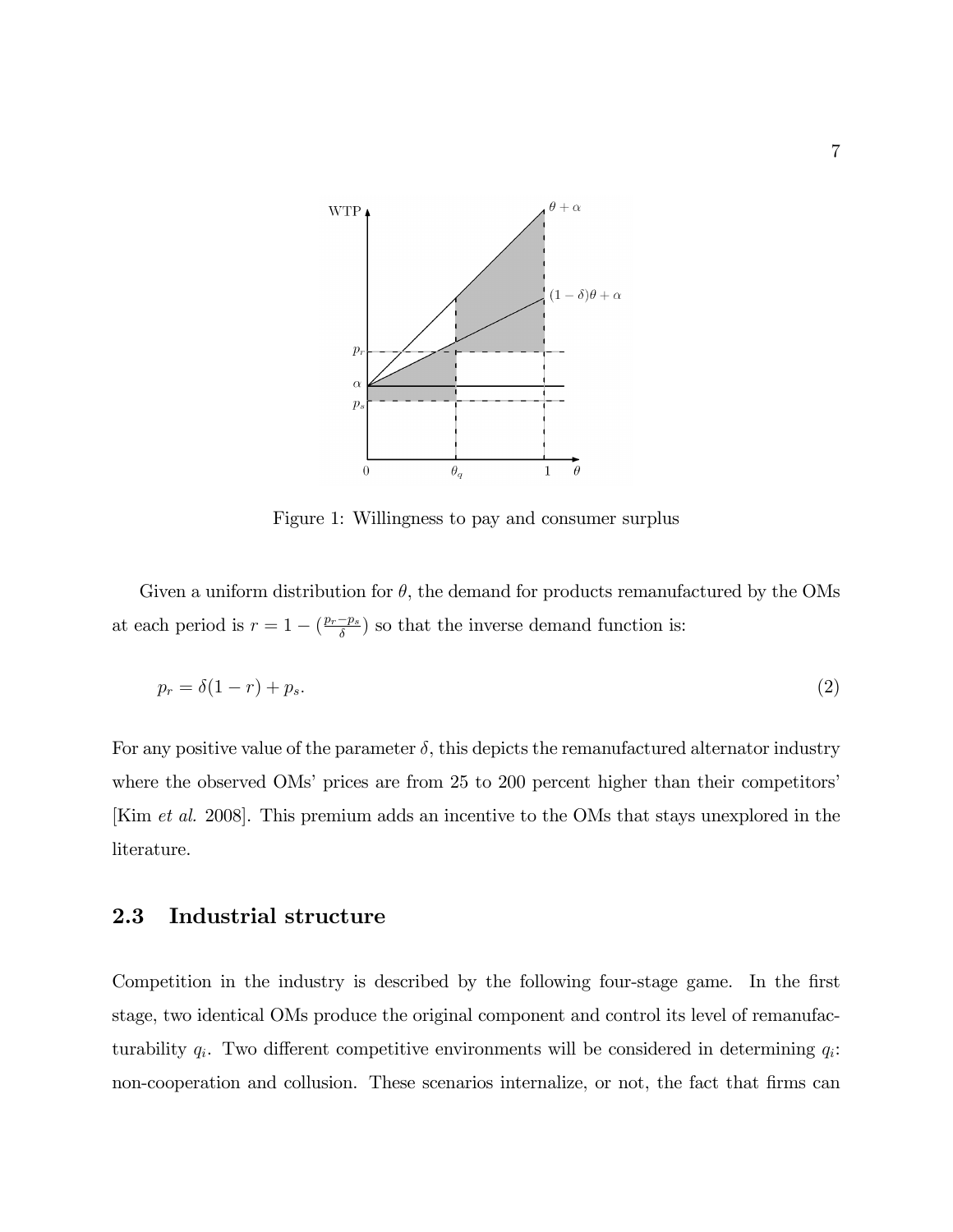free-ride on each other's technology selection  $q_i$ .

In the second stage, OMs set the original product's prices and quantities  $p_{mi}$  and  $m_i$ . They face the threat of an outsider that would seize any profit opportunities originating from the original market but who stays blind on what occurs on the remanufacturing market<sup>8</sup>. This threat forces price competition between OMs, reflecting the automotive industry: original components being perfectly substitutable, vehicle manufacturers can switch from one supplier to the other as soon as a lower price is offered.

The third and fourth stages occur on the aftermarket. Although this market is shared with IRs, OMs hold an oligopolistic power on high quality products. In the third stage, OMs compete by choosing quantities  $r_i$ . In the final stage, IRs compete perfectly and their remanufactured good's price is established.

Because of the inelastic aftermarket size, it is assumed that OMs and IRs cannot discriminate between products that have different levels of remanufacturability (everything has to be remanufactured).

OMs have perfect knowledge of each other. Their decisions in each stage are made and applied simultaneously. They also have perfect information about IRs' characteristics. Since OMs are identical, a symmetric subgame-perfect equilibrium in pure strategies in the fourstage game is computed.

<sup>&</sup>lt;sup>8</sup>Two arguments are proposed in order to explain this behaviour. The first one assumes that reputation is an important factor in being considered as an OM and, therefore, new entrants cannot benefit from a price premium on the aftermarket. The second point considers that incumbents face less risk and are more willing to accept delayed profits.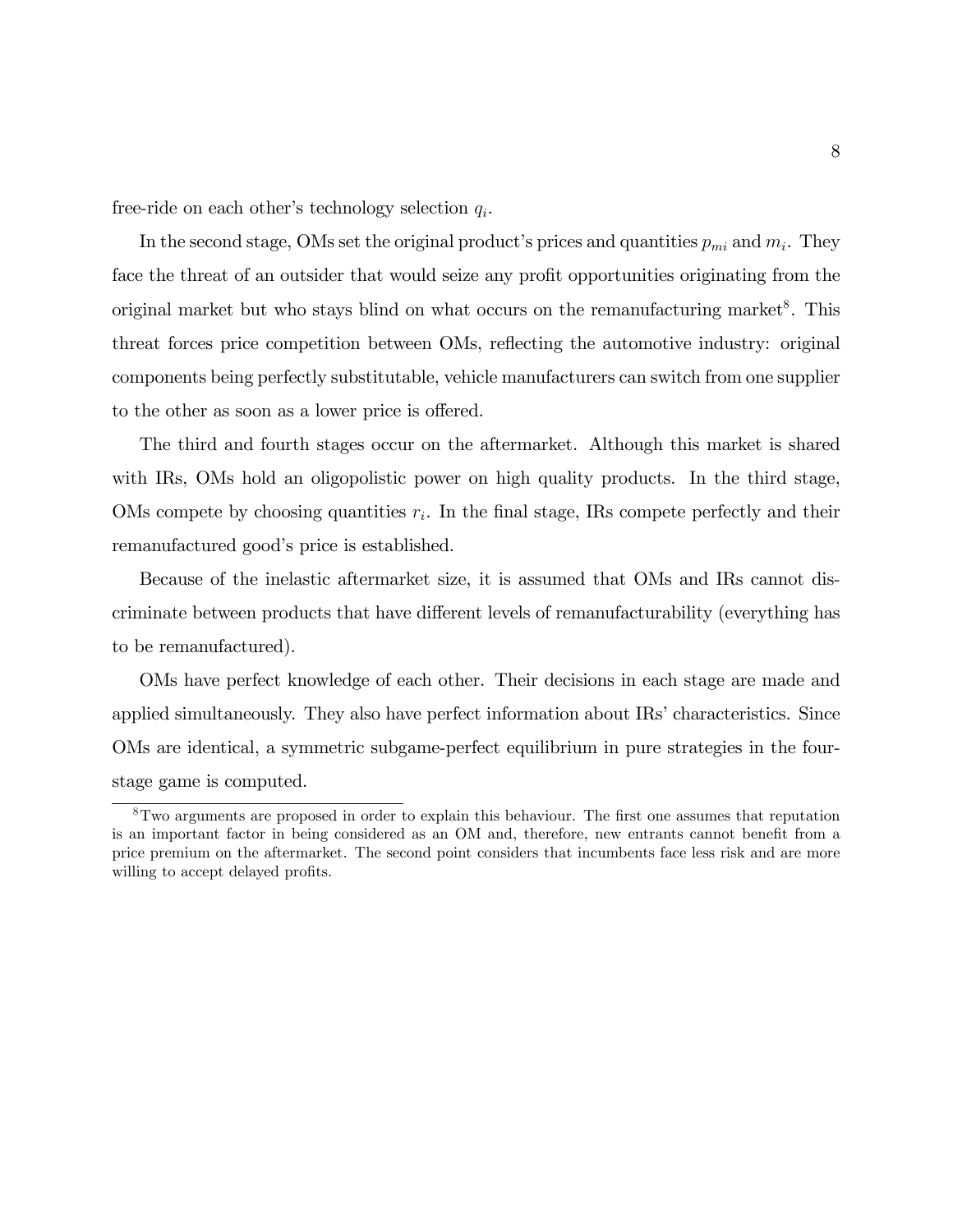## 3 The optimization problem

Under the market clearing conditions,  $m_1+m_2=1$  and  $r_1+r_2=r$ . The OMs' profit function depends on both their activities on the primary market and the remanufacturing market:

$$
\pi_i = (p_{mi} - c_m(q_i))m_i + \underbrace{\sum_{t=1}^b \beta_t^t[(p_r - m_i c_r(q_i) - m_j c_r(q_j))r_i]}_{R_i(r_i, r_j, m_i, m_j, q_i, q_j)}
$$
 for  $i = 1, 2$  and  $j \neq i$ 

where  $p_r = \delta(1 - r) + p_s$  from equation (2) and  $0 < \beta_l < 1$  is the discount factor associated with the length of time  $l$ . The first term is the net profit from the original market while  $R_i(r_i, r_j, m_i, m_j, q_i, q_j)$  corresponds to the discounted profit from all the remanufacturing periods. Because used products randomly go to any remanufacturer, the remanufacturing cost depends on the technology selection of each OM and is weighed by their respective participation in the original market.

#### 3.1 Prices and quantities

Using backward induction, the final stage is solved first. IRs are perfectly competitive and the selling price  $p_s$  is set at the average unit cost of remanufacturing:

$$
p_s = m_i c_s(q_i) + m_j c_s(q_j). \tag{3}
$$

In the third stage, OM  $i$  maximizes its profit on the aftermarket by choosing its supply of remanufactured products  $r_i$ , and by taking the supply choice of its opponents  $r_j$  as well as the levels of remanufacturability  $(q_i, q_j)$  as given. It also considers IRs' behavior through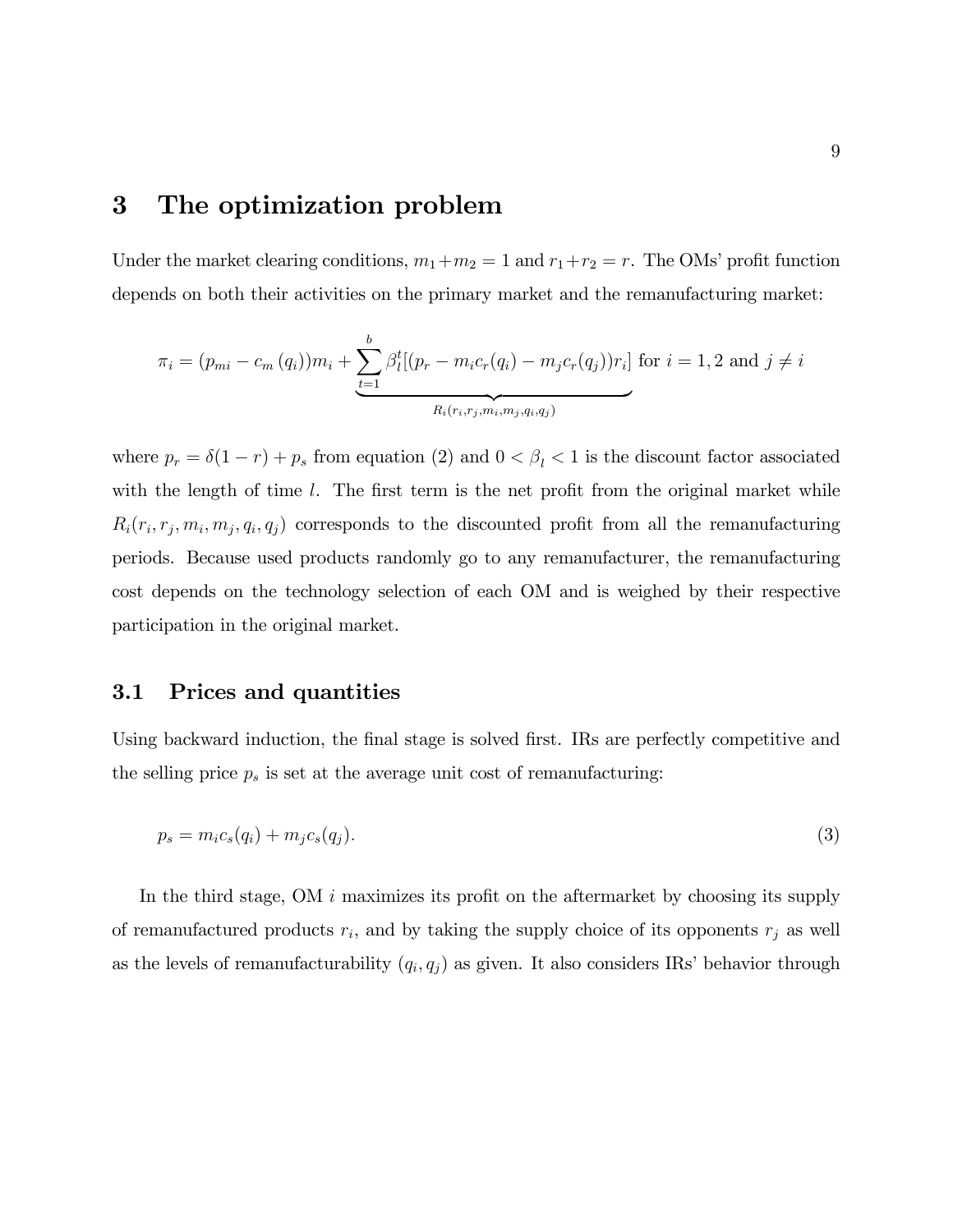equation (3). The OMs maximization problem at this stage is:

$$
\max_{r_i \ge 0} R_i = \sum_{t=1}^b \beta_t^t [(\delta(1 - (r_i + r_j)) + m_i(c_s(q_i) - c_r(q_i)) + m_j(c_s(q_j) - c_r(q_j)))r_i]
$$
  
for  $i = 1, 2$  and  $j \ne i$ 

and the first-order condition is:

$$
\frac{\partial R_i}{\partial r_i} = 0 \Longleftrightarrow \sum_{t=1}^b \beta_t^t [\delta - \delta r_j - 2\delta r_i + m_i (c_s(q_i) - c_r(q_i)) + m_j (c_s(q_j) - c_r(q_j))] = 0. \tag{4}
$$

The symmetric Nash equilibrium for the supply of remanufactured products is defined by:

$$
r_i^*(m_i, m_j, q_i, q_j) = \frac{\delta + m_i(c_s(q_i) - c_r(q_i)) + m_j(c_s(q_j) - c_r(q_j))}{3\delta} \text{ for } i = 1, 2 \text{ and } j \neq i \tag{5}
$$

and the second-order condition for an interior maximum is respected when evaluated at the symmetric equilibrium  $r_i^*$ .

Here, IRs play a passive role since their price is driven by the OMs' choice of remanufacturability (equation 3). Also, they only have a residual participation in the aftermarket; the demand for their products depends on OMs' supply decisions with  $s^* = 1 - 2r_i^*$ . Note that the choice of  $2r_i^*$  also corresponds to OMs' aftermarket share.

In the second stage, the two OMs compete on the primary market where free-entry of the outsider keeps the component price  $p_{mi}$  at the minimum production cost; that is,

$$
p_{m1} = p_{m2} = c_m(0). \tag{6}
$$

By offering a common original price, OMs share this market equally with  $m_i = 1/2$ . If a higher price is set, the outsider, by proposing the lowest level of remanufacturability, can make a strictly positive profit and deter competitors. Note that in spite of that restriction, OMs may still optimally choose a positive level of remanufacturability and, consequently,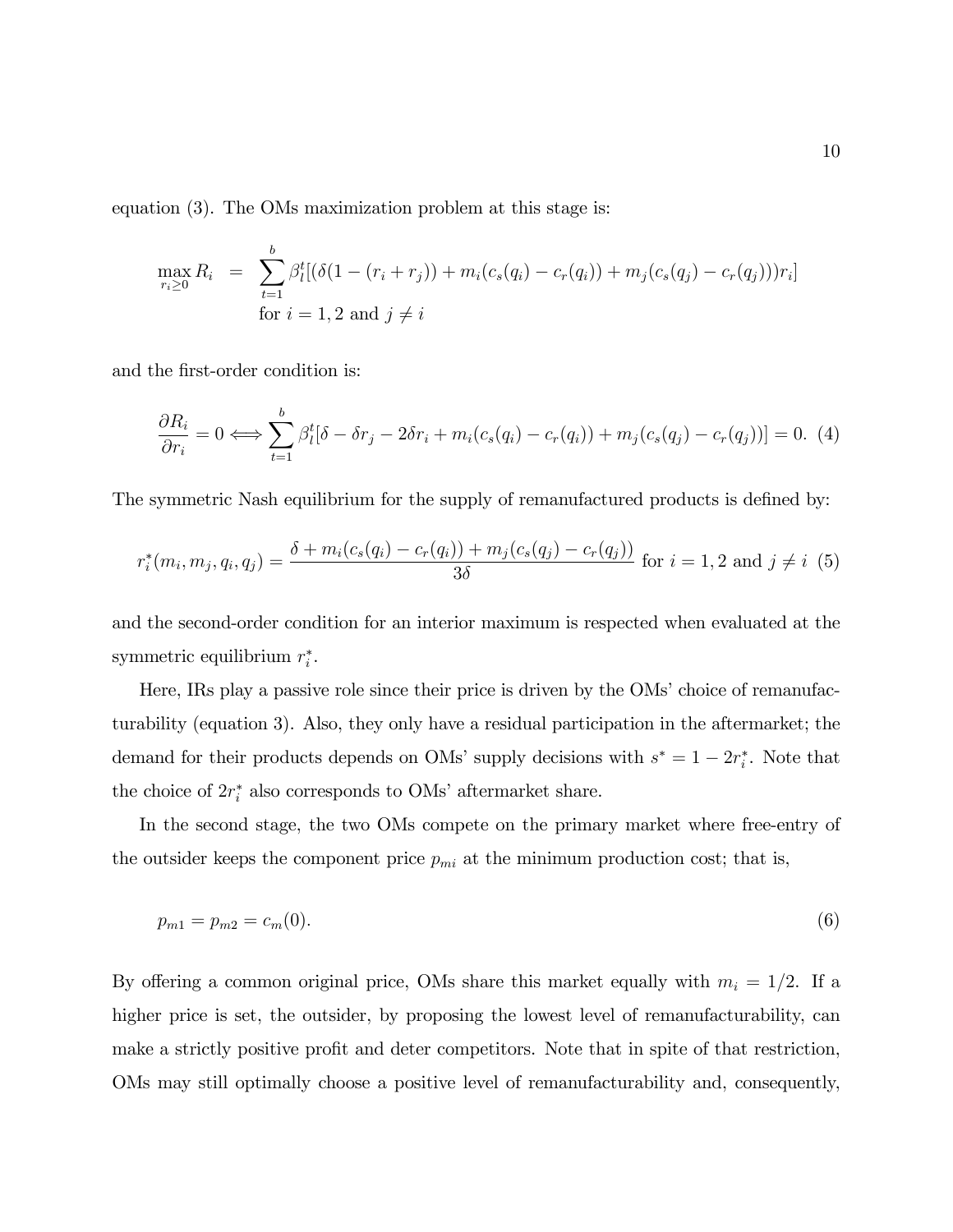bear deficit on the primary market  $(p_{mi} - c_m(q_i) = c_m(0) - c_m(q_i) \le 0)$ .

Two situations are considered for the determination of  $q_i$  and  $q_j$  in the first stage. The first case reflects the non-cooperative problem that occurs when an OM remanufactures used products from random origin and free-ride on the technology selection of the other. The second case considers the possibility of an agreement between the OMs. These situations are explicitly formulated in subsections 3.3 and 3.4.

Before solving for the choice of remanufacturability, an important assumption on the technology selection is introduced in the coming subsection.

### 3.2 Assumption on the technology selection

At this step, only the first stage equilibrium remains to be solved and everything thereafter depends on the technology selection  $(q_i, q_j)$  taken as given. The profit function is:

$$
\pi_i^* = (c_m(0) - c_m(q_i)) \frac{1}{2} + \underbrace{\sum_{t=1}^b \beta_t^t [\delta r_i^*(q_i, q_j)^2]}_{R_i(q_i, q_j)}.
$$
\n
$$
(7)
$$

where the optimal supply of remanufactured products (equation (5)) is reduced to:

$$
r_i^*(q_i, q_j) = \frac{\delta + c_s(q_i) - c_r(q_i)}{6\delta} + \frac{\delta + c_s(q_j) - c_r(q_j)}{6\delta} \tag{8}
$$

when the individual market share in equilibrium,  $m_i = 1/2$ , is taken into account.

A variation in q affects the profit through two channels: i) the original production cost  $c_m(q_i)$ ; and ii) the total net revenue of remanufacturing activities  $R_i(q_i, q_j)$ . Since OMs are identical, the analysis will focus on symmetric equilibria  $q_i = q_j = q$ . OMs know that, for any given q, their profit depends substantially on their technological advantage:  $c_s(q) - c_r(q)$ .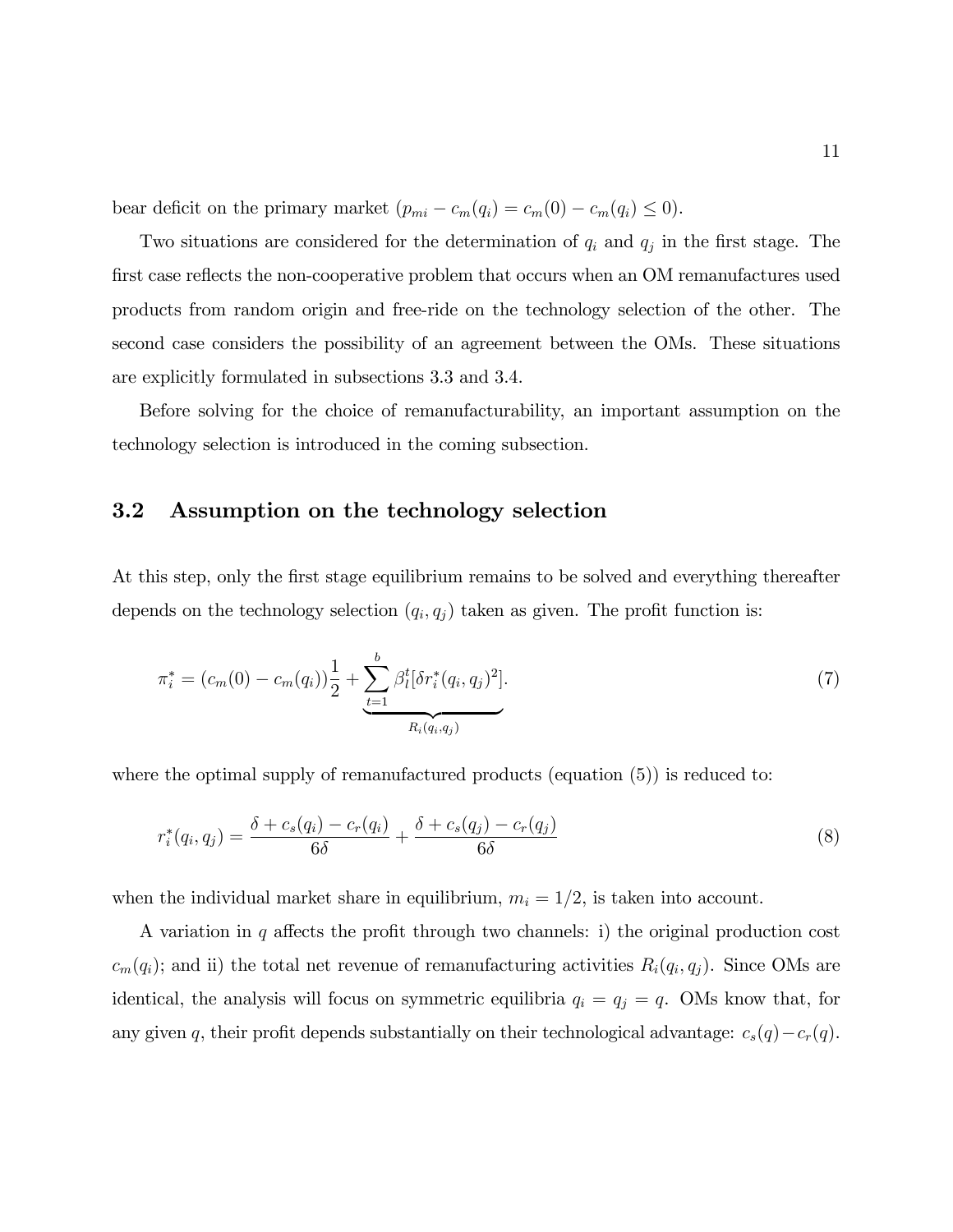The comparative static

$$
\frac{\partial r_i^*}{\partial q} = \frac{c_s'(q) - c_r'(q)}{3\delta} \tag{9}
$$

indicates that, with an increasing technological advantage, a higher level of remanufacturability leads to a larger aftermarket share and, consequently, higher remanufacturing revenues.

The following assumption completes the description of the technological advantage introduced in section 2.1. It is assumed that for small levels of remanufacturability, OMs have access to a wide choice of different technologies and they shape the original product in order to suit their own facilities or assembly lines. Consequently, for small enough  $q$ , OMs pick a technology for which their unit remanufacturing cost decreases more than their competitors<sup>39</sup>; that is:  $c'_s(q) - c'_r(q) > 0$ . As the level of remanufacturability goes higher, the range of technology choices lessens and  $c'_{s}(q) - c'_{r}(q)$  decreases until IRs get the edge with  $c'_s(q) - c'_r(q) \leq 0$ . This situation occurs for instance when a larger q eliminates disassembly or reassembly steps that were originally costlier for IRs<sup>10</sup>. Formally, with  $\hat{q} < \tilde{q}$ , the technological advantage is described by equation (1) and:

$$
c'_{s}(q) - c'_{r}(q) \begin{cases} > 0 \text{ for } q < \widehat{q} \\ &= 0 \text{ for } q = \widehat{q} \\ & \leq 0 \text{ for } q > \widehat{q} \end{cases} \quad \text{and} \quad c''_{s}(q) - c''_{r}(q) \begin{cases} < 0 \text{ for } q < \widetilde{q} \\ &= 0 \text{ for } q = \widetilde{q} \\ & \geq 0 \text{ for } q > \widetilde{q} \end{cases} \tag{10}
$$

Variation of the technological advantage with the level of remanufacturability is illustrated in Figure 2.

<sup>9</sup>This may also be related to some industrial strategies. For instance, in the toner cartridge industry, some firms have added an electronic key in their remanufacturable cartridges that must be reset by the OM. This leads to an increase in the relative remanufacturing cost of IRs [Majumder and Groenevelt 2001].

<sup>&</sup>lt;sup>10</sup>By the mean value theorem,  $c'_s(q) - c'_r(q) \le 0$ , for at least some q, is an essential condition for the respect of equation (1).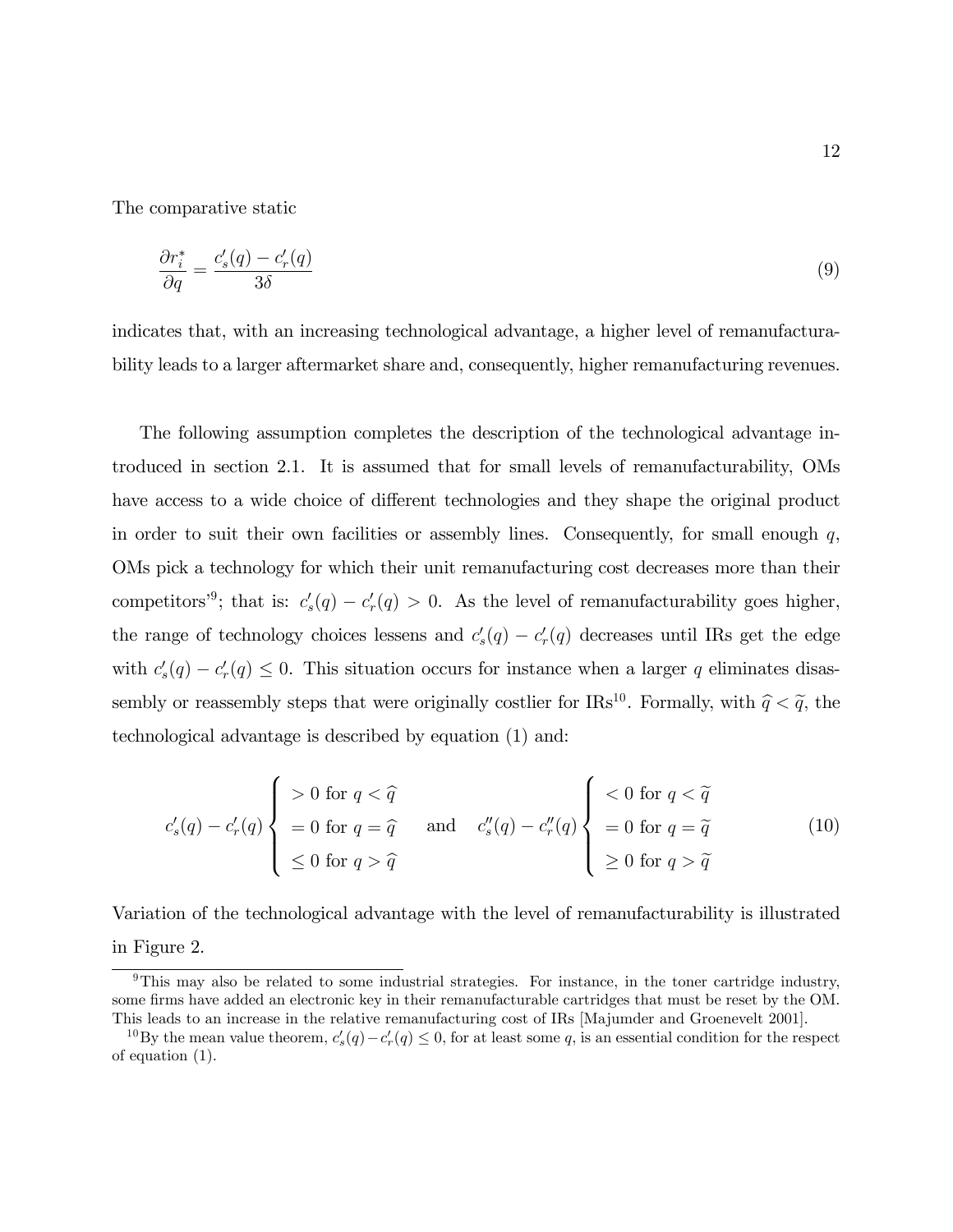

Figure 2: Technological advantage

### 3.3 The non-cooperative case

Each manufacturer *i* maximizes its profits by choosing the level of remanufacturability  $q_i$ , taking the technology choice of the other  $q_j$  as given and considering the optimal supply of remanufactured products  $r_i^*(q_i, q_j)$ . Used products are randomly dispatched among remanufacturers (both OMs and IRs) and, therefore, the technology selection of  $i$  is subject to free-riding. The maximization problem is:

$$
\max_{q_i \ge 0} \pi_i^* = (c_m(0) - c_m(q_i)) \frac{1}{2} + \sum_{t=1}^b \beta_t^t \left[ \delta r_i^*(q_i, q_j)^2 \right] \text{ for } i = 1, 2 \text{ and } j \ne i
$$
  
s.t. 
$$
r_i^*(q_i, q_j) = \frac{\delta + c_s(q_i) - c_r(q_i)}{6\delta} + \frac{(\delta + c_s(q_j) - c_r(q_j))}{6\delta},
$$

and the first-order condition is:

$$
\frac{\partial \pi_i^*}{\partial q_i} = 0 \Longleftrightarrow -\frac{c'_m(q_i)}{2} + \sum_{t=1}^b \beta_l^t \left[ \frac{2\delta(c'_s(q_i) - c'_r(q_i))}{6\delta} r_i^*(q_i, q_j) \right] = 0
$$
  
for  $i = 1, 2$  and  $j \neq i$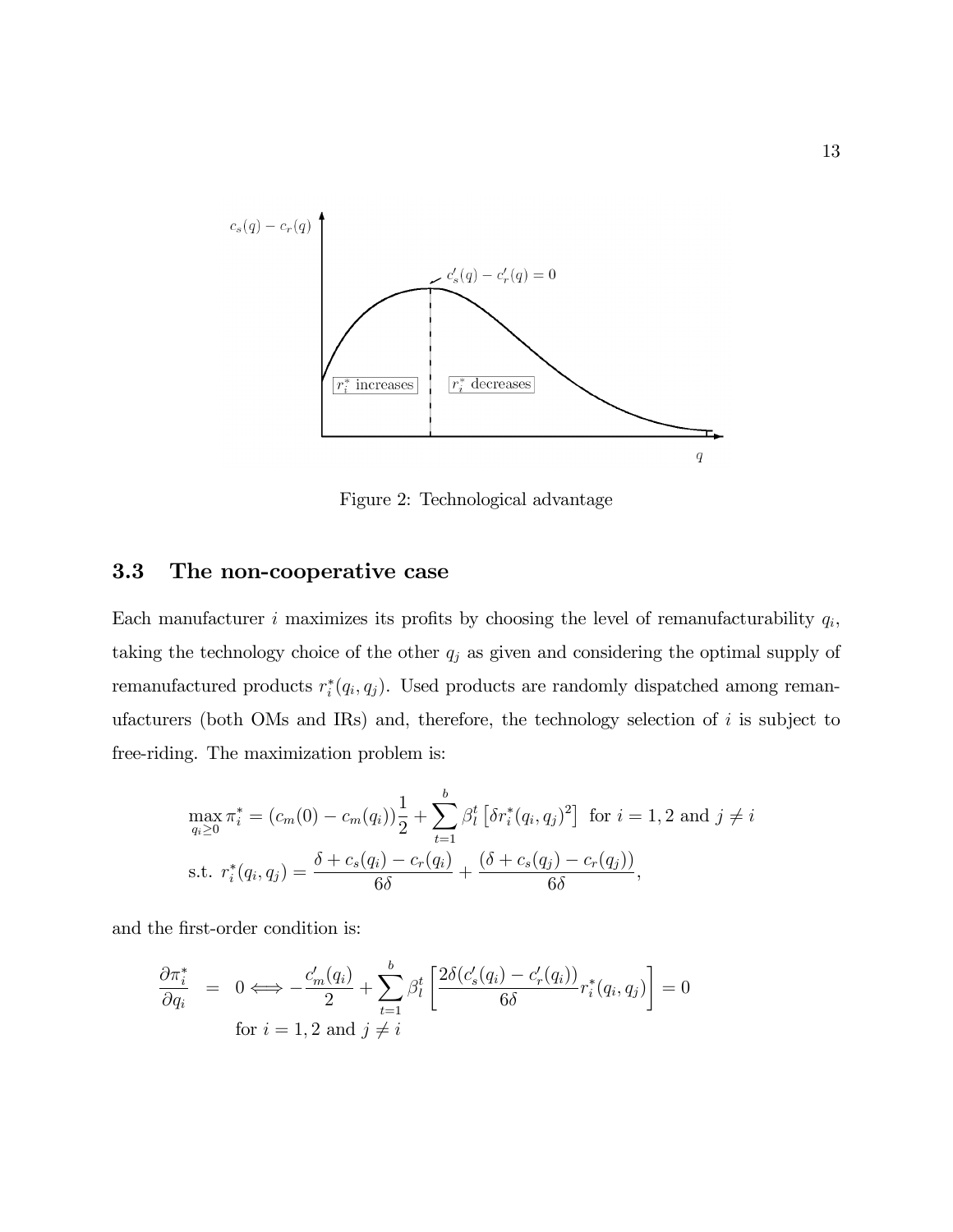where the marginal cost of a higher level of remanufacturability is equal to the marginal revenue generated when the choice of the other is taken as fixed. The symmetric Nash equilibrium  $q_{nc}^*$  is defined by:

$$
-c'_{m}(q_{nc}^{*}) + \underbrace{\sum_{t=1}^{b} \beta_{l}^{t}}_{R'(q_{nc}^{*})} \left[ \frac{2(c'_{s}(q_{nc}^{*}) - c'_{r}(q_{nc}^{*}))}{3} r_{i}^{*}(q_{nc}^{*}) \right] = 0
$$
\n(11)

where the subscript nc stands for the non-cooperative case. It is assumed that the secondorder condition for an interior maximum is respected when evaluated at the symmetric equilibrium  $q_{nc}^{*}$ <sup>11</sup>. In presence of a corner solution  $q_{nc}^{*} = 0$ , the component is not remanufacturable.

A positive  $q_{nc}^*$  denotes *voluntary* remanufacturing activities in the industry.

#### 3.4 When collusion on  $q$  is tolerated

In this scenario, OMs agree on a unique level of remanufacturability  $q_i = q_j = q_c$ , where the subscript c refers to the collusive case. OMs internalize each other's free-riding behaviour by choosing the level of remanufacturability  $q_c^*$  that maximizes joint profit (however they still suffer from IRs' free-riding activities), which becomes:

$$
\max_{q\geq 0} \pi_1^* + \pi_2^* = (c_m(0) - c_m(q_c)) + 2 \sum_{t=1}^b \beta_l^t [\delta r_i^*(q_c)^2]
$$
\n
$$
\text{s.t. } r_i^*(q_c) = \frac{\delta + c_s(q_c) - c_r(q_c)}{3\delta}.
$$
\n(12)

<sup>11</sup>The second-order condition is  $-c_m''(q_{nc}^*)$   $R''(q_{nc}^*)$ . For any given q, R''  $\sqrt{ }$ <sup>1</sup>The second-order condition is  $-c''_m(q_m^*)+ R''(q_m^*)$ . For any given q,  $R''(q) =$ <br>b t  $(c''(q)-c''(q))$  (c)  $(c'(q)-c'(q))^2$ )  $\int_{t=1}^{b} \beta_l^t \left[ \frac{2}{3} \right]$  $\int \frac{(c''_s(q)-c''_r(q))}{(q-q)^2}$  $\frac{-c_{r}^{\prime \prime }(q))}{3}r_{i}^{\ast }(q)+\frac{(c_{s}^{\prime }(q)-c_{r}^{\prime }(q))^{2}}{3\delta }$  $\left[\frac{-c_r'(q))^2}{3\delta}\right]$ . From the specifications of equation (10), the condition is satisfied in a large neighbourhood of  $q = \hat{q}$ . Note that if  $c''_s(q) - c''_r(q)$  is monotonically increasing for  $q < \tilde{q}$ , then when a maximum exists, it is included in the neighbourhood of  $q = \hat{q}$  and it is unique.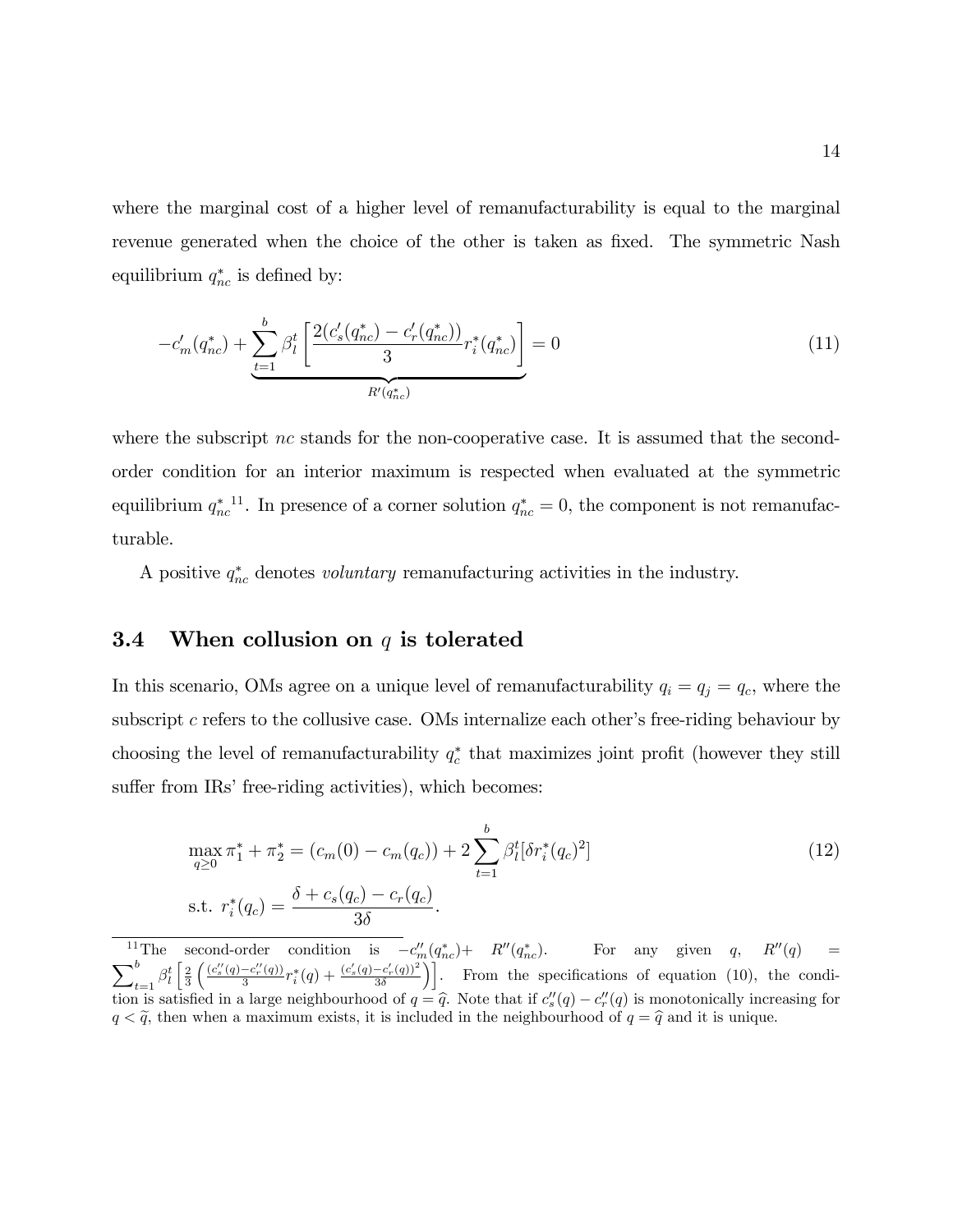The first-order conditions is:

$$
\frac{\partial \pi_i^*}{\partial q} = 0 \iff -\frac{c_m'(q_c^*)}{2} + \underbrace{\sum_{t=1}^b \beta_t^t \left[ \frac{2(c_s'(q_c^*) - c_r'(q_c^*))}{3} r_i^*(q_c^*) \right]}_{R'(q_c^*)} = 0 \tag{13}
$$

and it is assumed that the second-order condition for an interior maximum is respected when evaluated at  $q_c^{*12}$ .

Proposition 1 Collusion on the level of remanufacturability leads to a higher level of remanufacturability, larger  $\overline{OMs'}$  remanufacturing activities and higher profits:

$$
q_{nc}^* < q_c^*, r_i^*(q_{nc}^*) < r_i^*(q_c^*) \text{ and } \pi_i^*(q_{nc}^*) < \pi_i^*(q_c^*).
$$

**Proof:** The optimal choice of  $q_{nc}^*$  and  $q_c^*$  are determined by equations (11) and (13). From the second-order condition,  $-c_m'(q)/2+ R''(q) \leq 0$ . Therefore,  $q_{nc}^* < q_c^*$ . Both  $q_{nc}^*$  and  $q_c^*$  are in a neighbourhood where  $R'(q) > 0 \iff (c'_s(q) - c'_r(q)) > 0$ . Hence, from equation (9),  $r_i^*(q_{nc}^*) < r_i^*(q_c^*)$ . Finally,  $\pi_i^*(q_{nc}^*) < \pi_i^*(q_c^*)$  because the externality is internalized.

Figure 3 illustrates  $\pi_i^*(q)$  (the lower curve) and shows  $q_{nc}^* < q_c^*$  as well as  $\pi_i^*(q_{nc}^*) < \pi_i^*(q_c^*)$ . Proposition 1 suggests that a government seeking environmental objectives without public intervention could tolerate industrial agreements on the level of remanufacturability as a partial substitute to environmental regulations; although this could be interpreted as a cartel strategy. These agreements could take place within manufacturers and remanufacturers associations like the international Automotive Parts Remanufacturers Association or the United States Council for Automotive Research<sup>13</sup>.

In this scenario however, firms' private benefits still omit the environmental benefits. Therefore public intervention remains necessary for a socially optimal technology selection.

<sup>&</sup>lt;sup>12</sup>The second-order condition is  $-c_m''(q_c^*)/2+R''(q_c^*)$ . See footnote 11 for details.

 $13$ See http://apra.org/ and www.uscar.org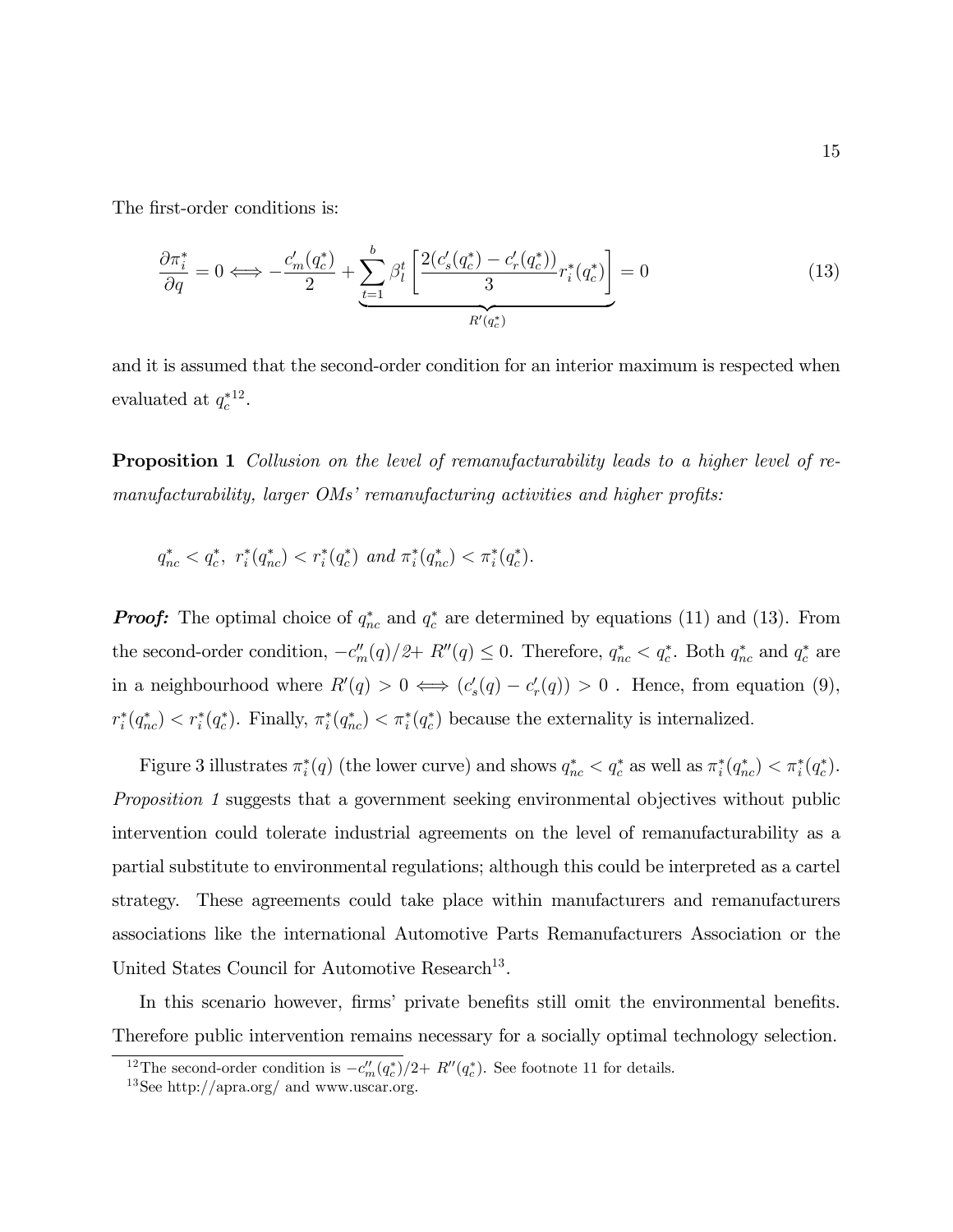

Figure 3: Profit with and without regulation

# 4 Environmental regulation

In this economy, the government may decide to introduce an environmental regulation which establishes a minimum level of remanufacturability, denoted by  $\bar{q}$ .

Here, the objective is not to solve for the social planner's problem, but to observe how the industry would react in case of an environmental regulation. In particular, the analysis shows under which conditions the OMs go along with the regulation or resist compliance with it.

## 4.1 Public intervention

Under public intervention, the four stages stay the same but firms face a more stringent technological constraint:  $q_i \geq \overline{q}$ . Because this regulation applies also to the outsider, the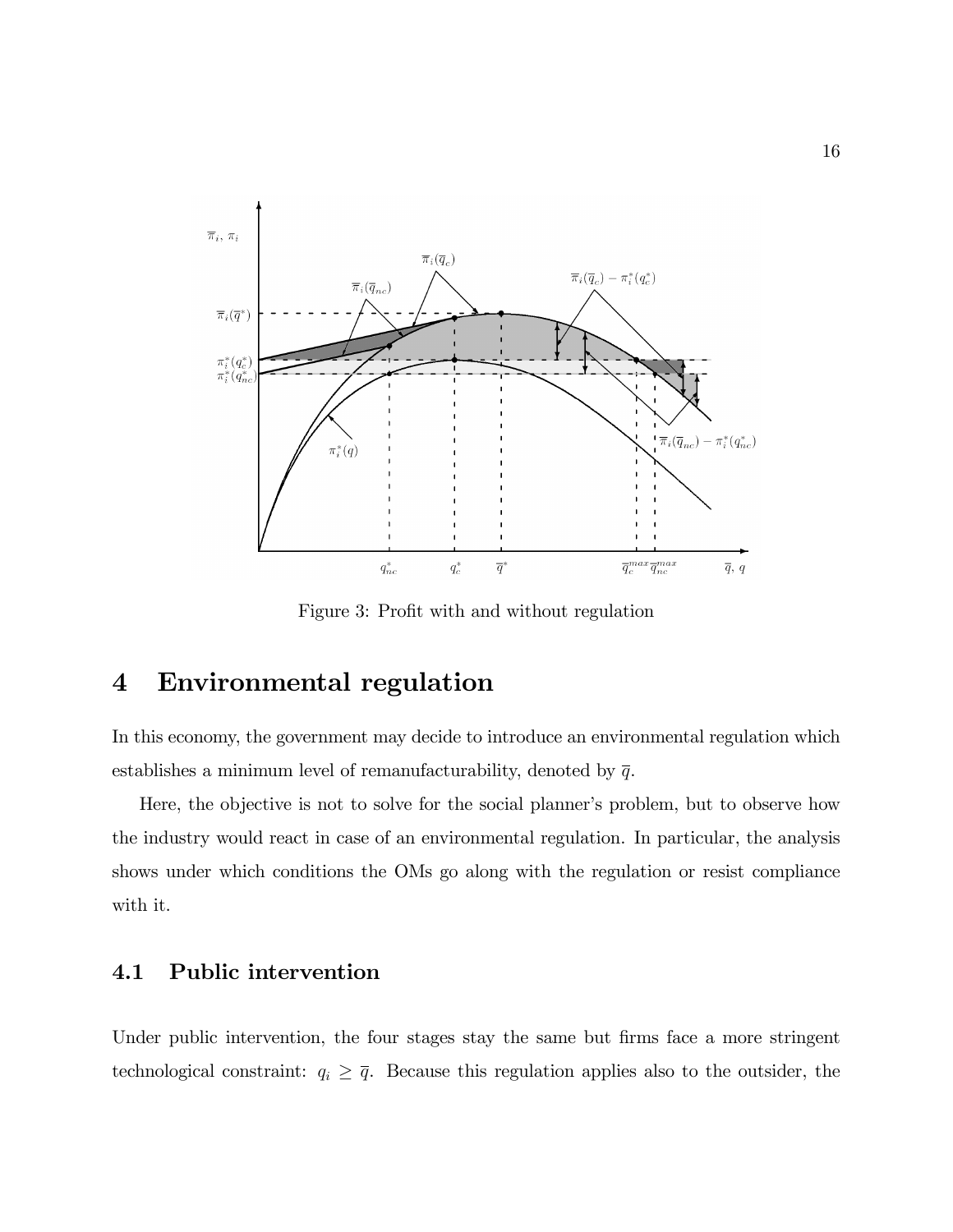minimum production cost increases at  $c_m(\overline{q})$  and the second stage equilibrium leads to an increased original component's price:

$$
p_{m1}=p_{m2}=c_m(\overline{q}).
$$

Hence, the profit function becomes:

$$
\overline{\pi}_i(\overline{q}_k) = (c_m(\overline{q}) - c_m(\overline{q}_k)) \frac{1}{2} + \sum_{t=1}^b \beta_l^t \left[ \delta r_i^*(\overline{q}_k)^2 \right]
$$
\n(14)

where  $\overline{\pi}_i$  and  $\overline{q}_k$  designate the profit and the optimal level of remanufacturability under environmental regulations. With  $k \in \{nc, c\}$ , equation (14) stands for either the non-cooperative or the collusive case and respects the equilibrium condition which stays equation (11) or (13).

An environmental regulation will be *effective* if it is larger than voluntary remanufacturability, i.e. when  $\bar{q} > q_k^*$ . However, if a regulation applies to different industries with uneven remanufacturing initiatives, the regulation might be *non-effective* for some industries with  $\overline{q} < q_k^*$ . In this case, the regulation constraint is not biding and the selected level of remanufacturability stays unchanged. The applied level of remanufacturability and the difference in profits before and after regulation are:

$$
\overline{q}_k = \begin{cases} q_k^* & \text{if } q_k^* \ge \overline{q} \\ \overline{q} & \text{if } q_k^* \le \overline{q} \end{cases}
$$
\n(15)

$$
\overline{\pi}_{i}(\overline{q}_{k}) - \pi_{i}^{*}(q_{k}^{*}) = \begin{cases}\n\frac{(c_{m}(\overline{q}) - c_{m}(0))}{2} \text{ if } q_{k}^{*} \geq \overline{q} \\
\frac{(c_{m}(q_{k}^{*}) - c_{m}(0))}{2} + \sum_{t=1}^{b} \beta_{l}^{t} [\delta(r_{i}^{*}(\overline{q})^{2} - r_{i}^{*}(q_{k}^{*})^{2})] \text{ if } q_{k}^{*} \leq \overline{q}\n\end{cases}
$$
\n(16)

Figure  $(3)$  shows how profits vary with the imposition of a regulation. The difference between the curves  $\overline{\pi}_i(\overline{q}_k)$  and the horizontal lines  $\pi_i^*(q_k^*)$  describes the difference in profits due to all possible levels of regulation. The light and medium shade areas show the non-cooperative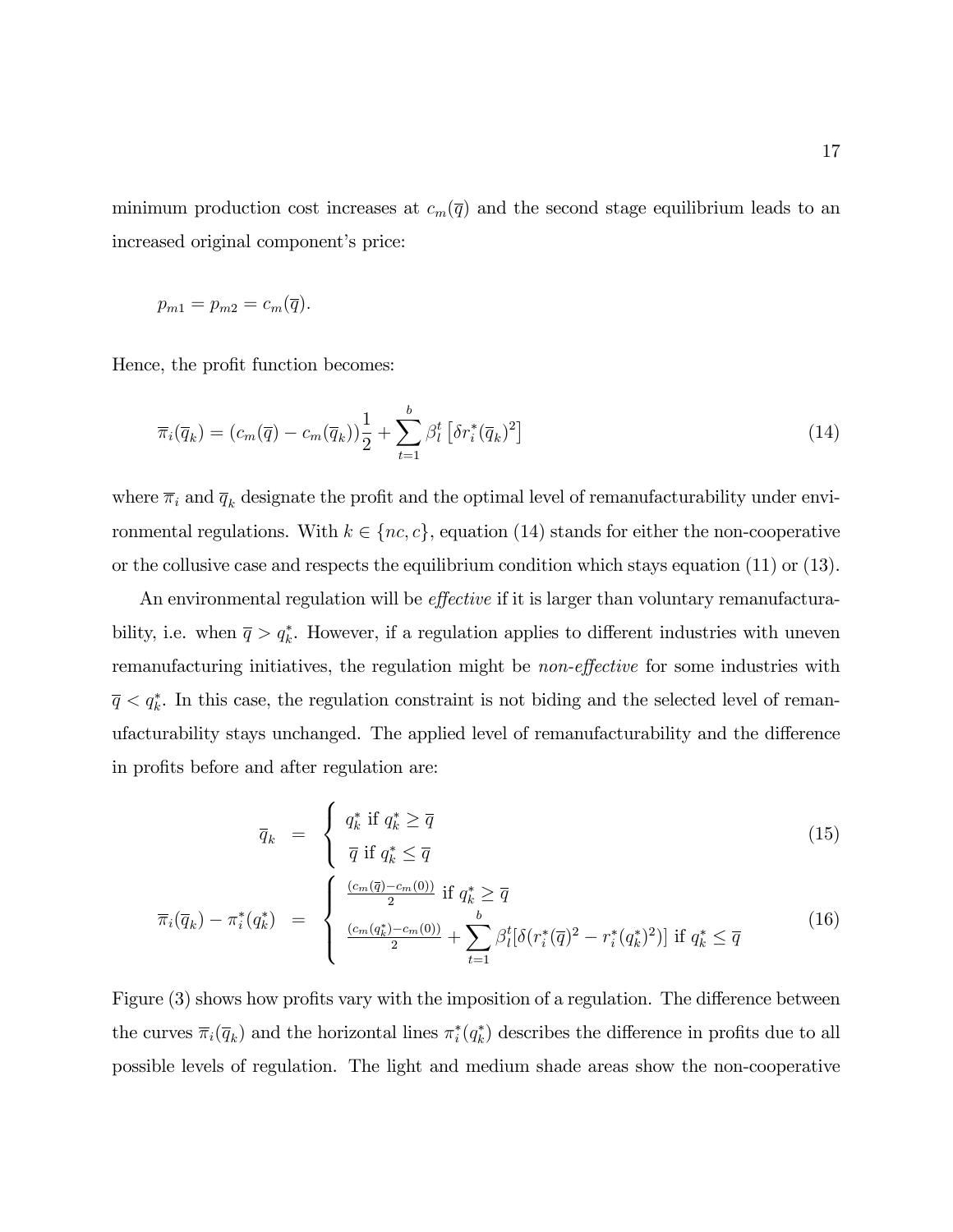case while the medium and dark shade areas exhibit the collusive case.

When the regulation is non-effective (i.e. when  $\overline{q}_k = q_k^* \geq \overline{q}$ ), the level of remanufacturability stays unchanged. However, the OMs' profit increases by  $(c_m(\overline{q})-c_m(0))/2$  due to the higher original product price, partially shifting the cost of remanufacturability towards final good producers and consumers. When a social utility function that equally weights producers' profits and consumers' surpluses is considered, this money transfer leaves the social welfare unchanged.

An effective regulation  $(\bar{q}_k = \bar{q} > q_k^*)$  influences OMs' profits through two effects. First, price and cost are now equal on the primary market and OMs' initial deficit vanishes. This shifts up profits by  $(c_m(q_k^*) - c_m(0))/2$ . Second, a higher level of remanufacturability influences OMs' technological advantage and, consequently, their ability to reach a larger aftermarket share (equations (9) and (10)). As long as the OMs gain technological advantage,  $c'_s(\overline{q}) - c'_r(\overline{q}) \ge 0$ , their profits increase. When  $c'_s(\overline{q}) - c'_r(\overline{q}) \le 0$ , the technological gap lessens and OMs see their aftermarket share reduced. Thereafter, the profit under regulation decreases until it reaches the initial firm's profit  $\pi_i^*(q_k^*)$  at  $\overline{q} = \overline{q}_k^{\max}$ , where the second effect overtakes the first one. Above this threshold, regulation results in net costs for the OMs.

**Proposition 2** Environmental regulations can be complementary to firms' benefits for both the non-cooperative and the collusive cases:

$$
\overline{\pi}_i(\overline{q}_k) - \pi_i^*(q_k^*) > 0 \Longleftrightarrow \overline{q} < \overline{q}_k^{\max}.
$$

In particular, this remains true when the environmental regulation is effective:

$$
\overline{\pi}_i(\overline{q}_k)-\pi_i^*(q_k^*)>0 \Longleftrightarrow q_k^*\leq \overline{q}<\overline{q}_k^{\max}
$$

This result coincides with the Porter Hypothesis, which says that profits may increase in the industry with the application of environmental regulations. The present model corrobo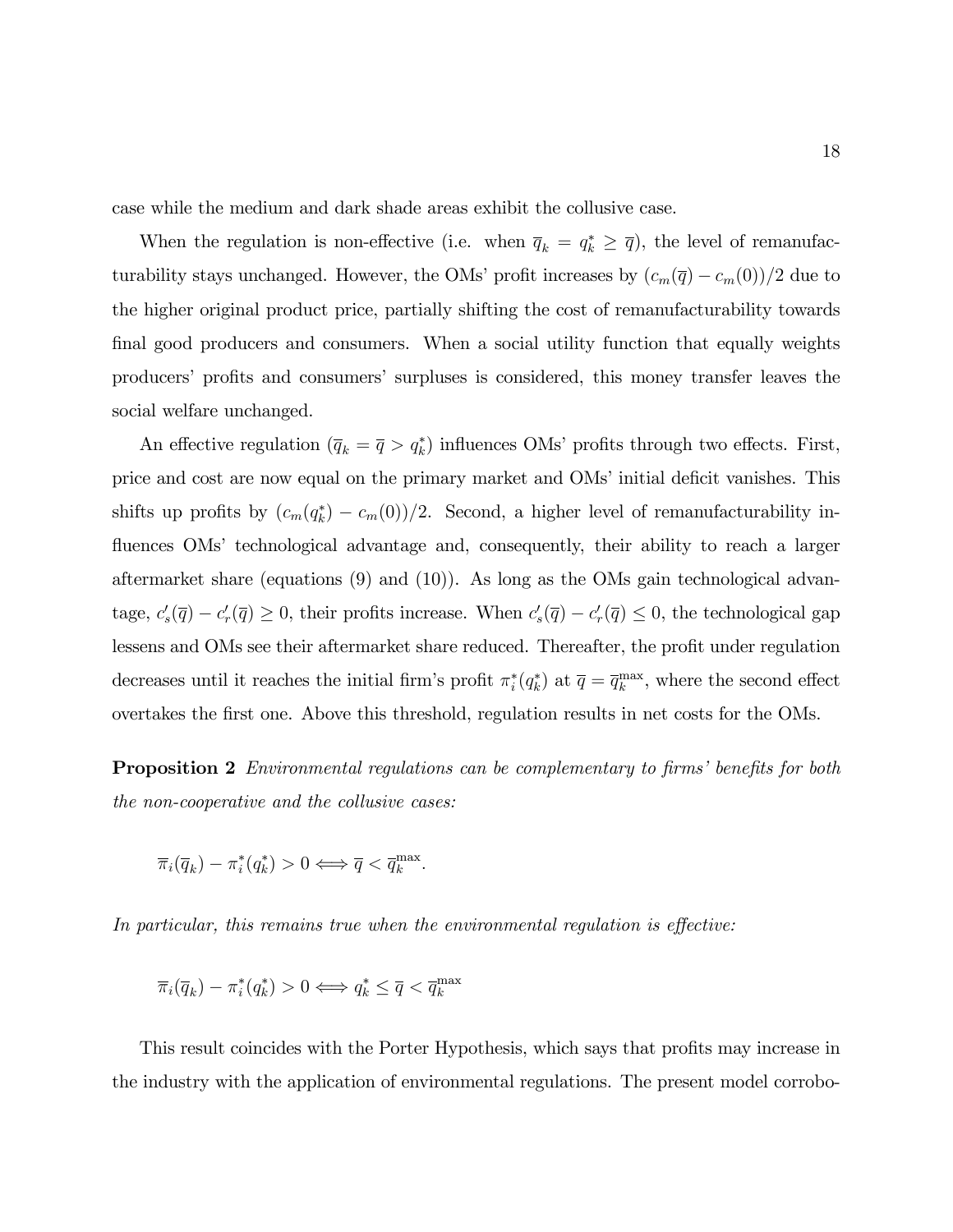rates the argument of Ambec and Barla (2007) under which the Porter Hypothesis requires the presence of at least one market imperfection beside the environmental externality. The phenomenon here is the result of two market characteristics.

The first is the threat of the outsider on the primary market, which keeps the original price at the minimum production cost. Hence, OMs cannot pass on the information through prices that a product is remanufacturable. The competitive Önal good producers do not benefit from remanufacturability and see no incentive in raising production costs. Therefore, the selling price stays  $p_m = c_m(0)$ . When the regulation takes place, the selling price  $p_m$ carries the information up to the point justified by the public intervention  $(p_m = c_m(\overline{q}))$ . This result shows how free-entry on the original alternator market has prevented OMs from engaging in remanufacturing initiatives and how the asbestos ban was welcomed by the industry.

The second characteristic occurs in the non-cooperative scenario. From *Proposition 1*, it is known that collusion leads to higher profits. Here, the regulation solves for this collective action problem. Although non-cooperation is not a necessary condition in confirming the Porter Hypothesis, it increases the extent to which regulations generate profits. This specific effect is graphically represented in Figure 3 by the area framed above and below by the horizontal lines  $\pi_i^*(q_c^*)$  and  $\pi_i^*(q_{nc}^*)$ , and to the left by the curve  $\pi_i^*(q)$ . André *et al.* (2009) obtains similar results when a duopoly simultaneously choose between the production of a "standard" or a "green" product. A discrete choice of options can keep the standard quality as the Nash equilibrium, even if Pareto dominated by the green choice. Therefore, a regulation that forces cooperation between firms for the environmentally-friendly option can benefit firms, consumers and the environment. This additional role given to the regulation explains the difference between the non-cooperative and the collusive scenarios and leads to propositions 3 and 4.

In view of the positive variation in profits, any regulation below  $\overline{q}_k^{\max}$  should be positively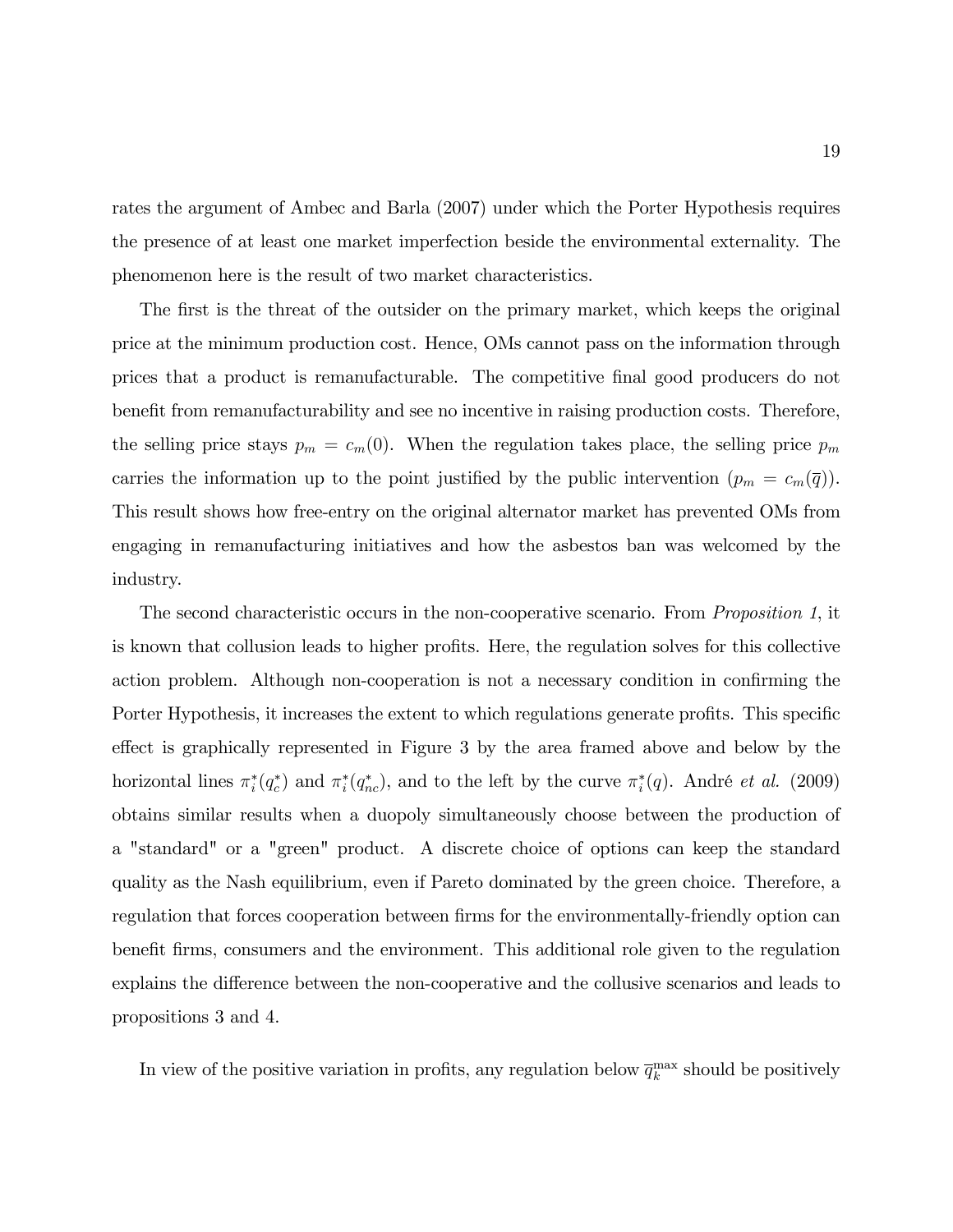supported by the OMs. In contrast, regulations above  $\overline{q}_k^{\max}$  are likely to meet resistance in their application. The difference in profits before and after the regulation (equation  $(16)$ ) can therefore be interpreted as the intensity of compliance or resistance towards the regulation. Hence:

**Proposition 3** It is always easier to introduce an environmental regulation  $\overline{q}$  under the non-cooperative case:

$$
\overline{\pi}_i(\overline{q}_{nc}) - \pi_i^*(q_{nc}^*) > \overline{\pi}_i(\overline{q}_c) - \pi_i^*(q_c^*)
$$

**Proposition 4** The maximum level of regulation positively supported by the industry is larger under the non-cooperative case:

$$
\overline{q}^{\max}_c < \overline{q}^{\max}_{nc}.
$$

In the absence of environmental regulation, the government can promote collusion as a substitute for regulation. However, when a regulation is scheduled, collusion should be repressed since non-cooperation better supports the regulation.

#### 4.2 Intervention maximizing OMs' profit

Let  $\bar{q}^*$  denotes the optimal regulation that would be chosen by the OMs. This scenario differs from the collusive case in the absence of regulation; for whichever level of remanufacturability chosen by the OMs, the outsider, constrained by the regulation, will not have the opportunity to produce at lower costs and, consequently, the threat vanishes. With  $p_{m1} = p_{m2} = c_m(\overline{q})$ ,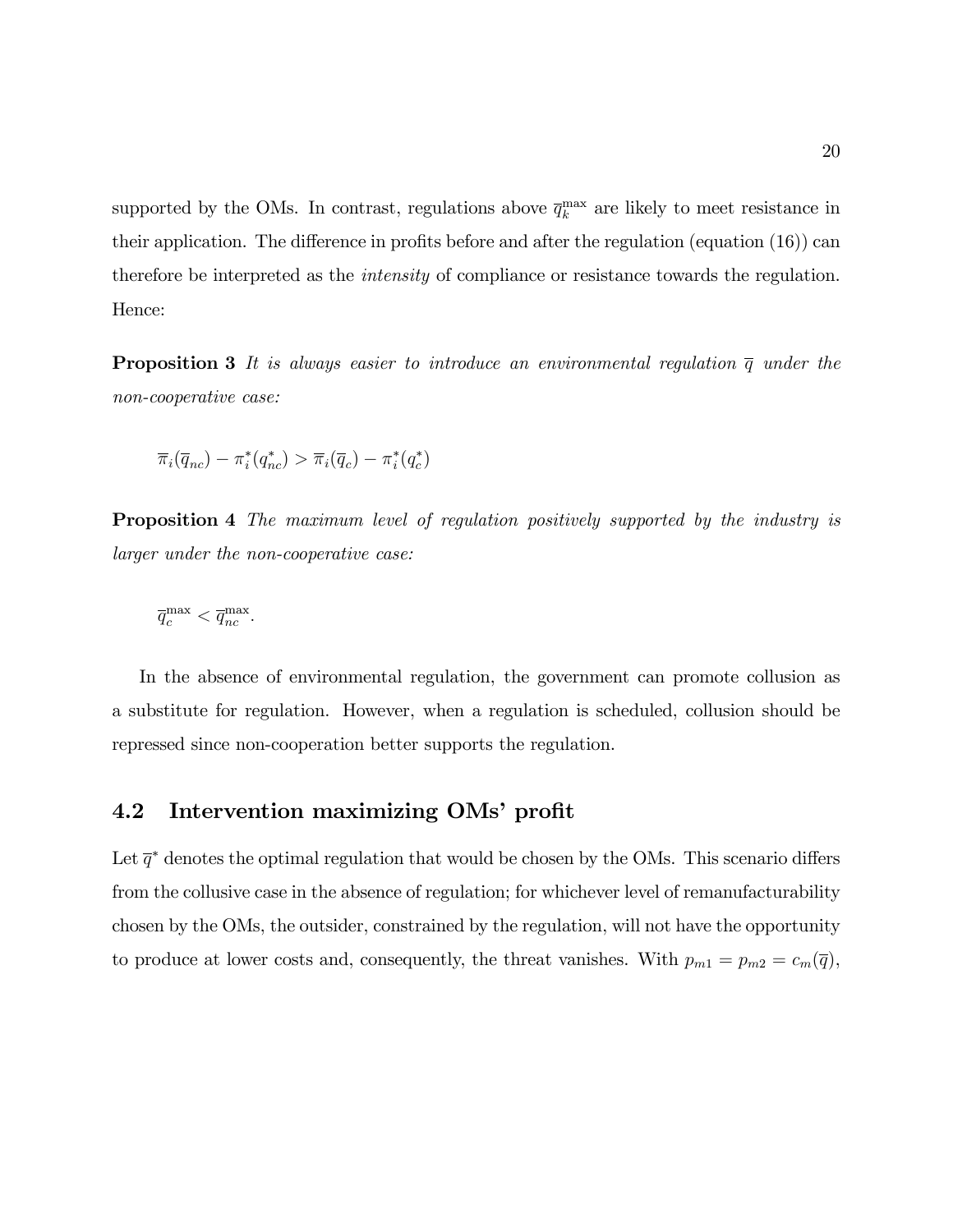the maximization problem is:

$$
\max_{\overline{q}\geq 0} \overline{\pi}_i = \sum_{t=1}^b \beta_t^t [\delta r_i^*(\overline{q})^2]
$$
  
s.t. 
$$
r_i^*(\overline{q}) = \frac{\delta + c_s(\overline{q}) - c_r(\overline{q})}{3\delta}
$$

The optimal condition is:

$$
\frac{\partial \overline{\pi}_i}{\partial q} = 0 \Longleftrightarrow c'_s(\overline{q}^*) - c'_r(\overline{q}^*) = 0 \tag{17}
$$

.

and the second-order condition is always satisfied. Note that  $\bar{q}^*$  coincides with  $\hat{q}$ , the level of remanufacturability that maximizes the OMs' technological advantage (see equation  $(10)$ ). Figure 3 displays  $\bar{q}^*$  and  $\bar{\pi}_i(\bar{q}^*)$ , the privately optimal regulation and the corresponding profit. Comparing the optimal conditions for the determination of  $\bar{q}^*, q_c^*$  and  $q_{nc}^*$  leads to the following propositions:

**Proposition 5** The regulation preferred by the private sector leads to a level of remanufacturability above the one chosen in absence of regulation:

$$
\overline{q}^* > q_c^* > q_{nc}^*
$$

**Proof:** From Proposition 1, it is already known that  $q_c^* > q_{nc}^*$ . The optimal conditions  $(11)$  and  $(13)$  for the choice of q in absence of environmental regulation imply a positive value of  $(c_s'(q) - c_r'(q))$ . Since  $c_s''(q) - c_r''(q) < 0$  in this neighbourhood (equation (10)), it is straightforward to see that the condition leading to the private optimal choice of regulation (17) results in  $\overline{q}^* > q_c^* > q_{nc}^*$ .

**Proposition 6** The size of remanufacturing activities (for the OMs) is maximized if and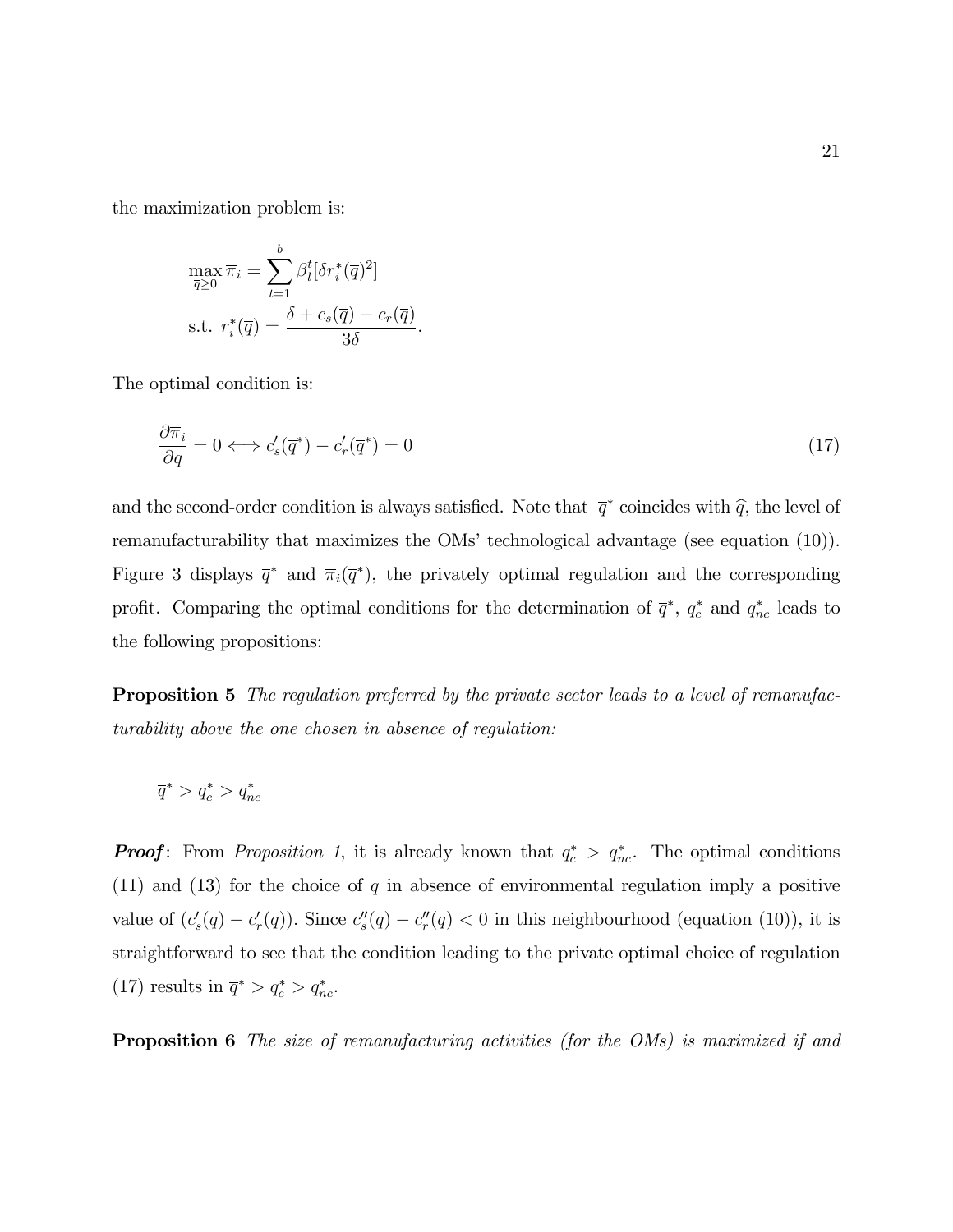only if the public sector fixes the regulation at the level preferred by the  $\overline{OMs}$ :

$$
\frac{\partial r_i^*}{\partial \overline{q}} = \frac{(c_s'(\overline{q}) - c_r'(\overline{q}))}{3\delta} = 0 \Longleftrightarrow \overline{q} = \overline{q}^*
$$

When the regulation is selected by the private sector, OMs take into account the fact that the entire production cost is covered by the selling price. They can therefore seize the maximum aftermarket share by costlessly choosing the level of remanufacturability leading to their largest technological advantage. When  $\bar{q} = \bar{q}^*$ , OMs's profits are maximized as well as their aftermarket size.

When OMs' remanufacturing activities pollute significantly less than IRs<sup>'</sup>, the social planner may want to maximize the OMsíaftermarket share to the detriment of higher remanufacturability by choosing  $\overline{q} = \overline{q}^*$ .

### 4.3 Note on the consumer surplus

Through the original market, any regulation will have a negative impact on the consumer surplus since it shifts, totally or partially, the cost of remanufacturability  $(c_m(\overline{q}) - c_m(0))$ towards consumers. However, on the aftermarket, a higher level of remanufacturability has a positive effect because it reduces replacement products' prices through lower remanufacturing costs (this can be found using equations  $(2)$ ,  $(3)$  and  $(8)$ ). Consumer surplus will also vary with the share of high quality goods  $2r_i^*$ . It can be shown that the level of remanufacturability maximizing consumer surplus on the aftermarket is larger than the environmental regulation maximizing OMs' profit<sup>14</sup>.

 $14$ Because consumers' willingness to pay on the aftermarket shows an explicit form, it is possible to find the level of remanufacturability maximizing the consumer surplus on this market,  $q_{cs}^*$ . Referring to Figure 1, total consumer surplus is formally defined by:  $S = \sum_{k=1}^{b}$  $\int_{t=1}^{b} \beta_l^t \left[ \int_{\theta_q}^1 (\theta + \alpha - p_r) \partial \theta + \int_0^{\theta_q} ((1-\delta)\theta + \alpha - p_s) \partial \theta \right].$ Markets clear in equilibrium, therefore  $1 - \theta_q = 2r_i^*$ . Using (2), (3) and (8), the total consumer surplus for a given q becomes:  $S(q) = \sum_{t=1}^{b}$  $\frac{\beta_l^t}{2}$   $[(1-\delta) + \delta 2r_i^*(q)^2 + 2(\alpha - c_s(q))]$ , and the first-order condition is:  $\delta 2r_i^*(q_{cs}^*)\partial r_i^*(q_{cs}^*)/\partial q - c_s'(q_{cs}^*) = 0$ . Using equations (9), (10) and (17), it is shown that  $q_{cs}^*$  occurs in a range where the technological advantage decreases and that  $q_{cs}^*$   $> \overline{q}^*$ .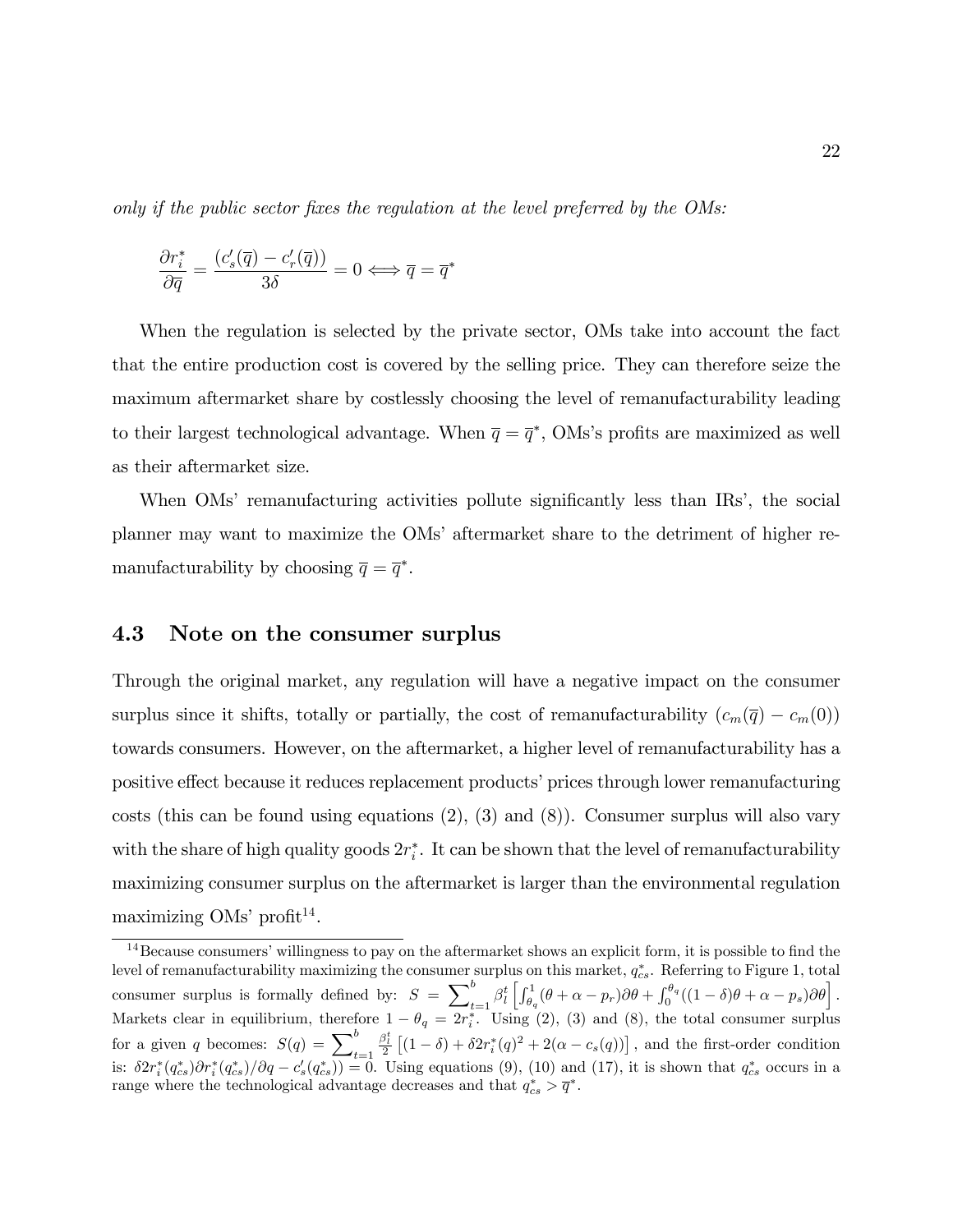When combining the consumer surplus on both the original market and the aftermarket, the overall effect of an environmental regulation is ambiguous.

# 5 Conclusion

Original manufacturers produce a component as an input for the Önal good where the threat of an outsider keeps the inputís price at the minimum production cost. At the same time, they select the technology determining the level of remanufacturability of their products. Later, consumers of the final good have to replace the specific component. They consider products remanufactured by either independent remanufacturers or original manufacturers, and they are willing to pay a price premium for the latter. In this set-up, used products can be remanufactured by any firms, causing original manufacturers to suffer from free-riding on their technology selection and discourages investment in remanufacturing-oriented designs. When the original manufacturers collude on the level of remanufacturability, they only face the externality of independent remanufacturers and select a higher level of remanufacturability.

Remanufacturing benefits the population through less post-consumption waste, lower energy and raw material consumptions, and lower prices for replacement products. It also benefits the industry through the generation of positive profits. While the gains of remanufacturing are shared among the society, the costs of remanufacturing-oriented technology are born solely by the original manufacturers. Consequently, public regulation is necessary.

The introduction of an environmental regulation, which imposes a minimal level of remanufacturability, justiÖes a price increase on the primary market. As a consequence, the cost of complying with the regulation is redirected towards Önal good producers and consumers. Hence, original manufacturers can see their profits increase. This observation corroborates the Porter Hypothesis.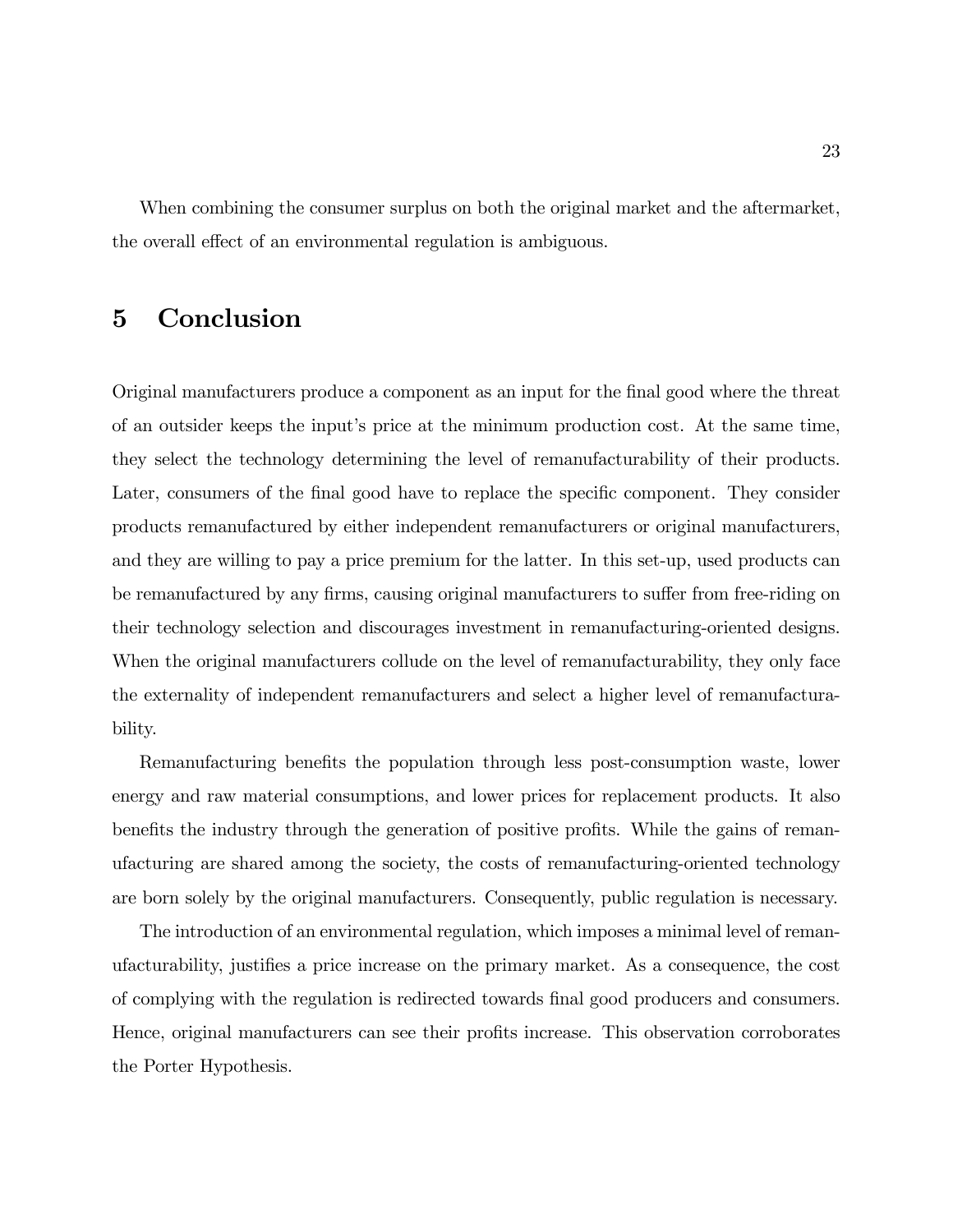A social planner who wants to stimulate remanufacturing activities can consider allowing private collusion as an alternative to environmental regulation since it leads to a higher level of remanufacturability and, indirectly, to a larger supply of high quality remanufactured products. However, the social optimum can be achieved through the application of an environmental regulation that reduces the threat of the outsider and solves for the collective action problem. If the social planner opts for this option, it should repress private collusions. When the variation in profits following the public intervention is interpreted as the industrial degree of cooperation with the regulation, original manufacturers will always offer stronger support, or lower opposition, when the technology choice is initially subject to free-riding.

# References

- Ambec, Stefan, and Philippe Barla (2007) 'Survol des fondements théoriques de l'hypothèse de porter.<sup>†</sup>L'Actualité économique 83, 3, 399–413
- André, Francisco J., Paula González, and Nicolás Porteiro (2009) 'Strategic quality competition and the porter hypothesis.*'* Journal of Environmental Economics and Management 57, 182–194
- Chung, Chun-Jen, and Hui-Ming Wee (2008) ëGreen-component life-cycle value on design and reverse manufacturing in semi-closed supply chain.' International Journal of Production  $Economics 113, 528–545$
- Commission Directive 1999/77/EC (1999) Official Journal of the European Communities L207, p.18
- Debo, Laurens G., L. Beril Toktay, and Luk N. Van Wassenhove (2005) 'Market segmentation and product technology selection for remanufacturable products. Management Science 51, 1193–1205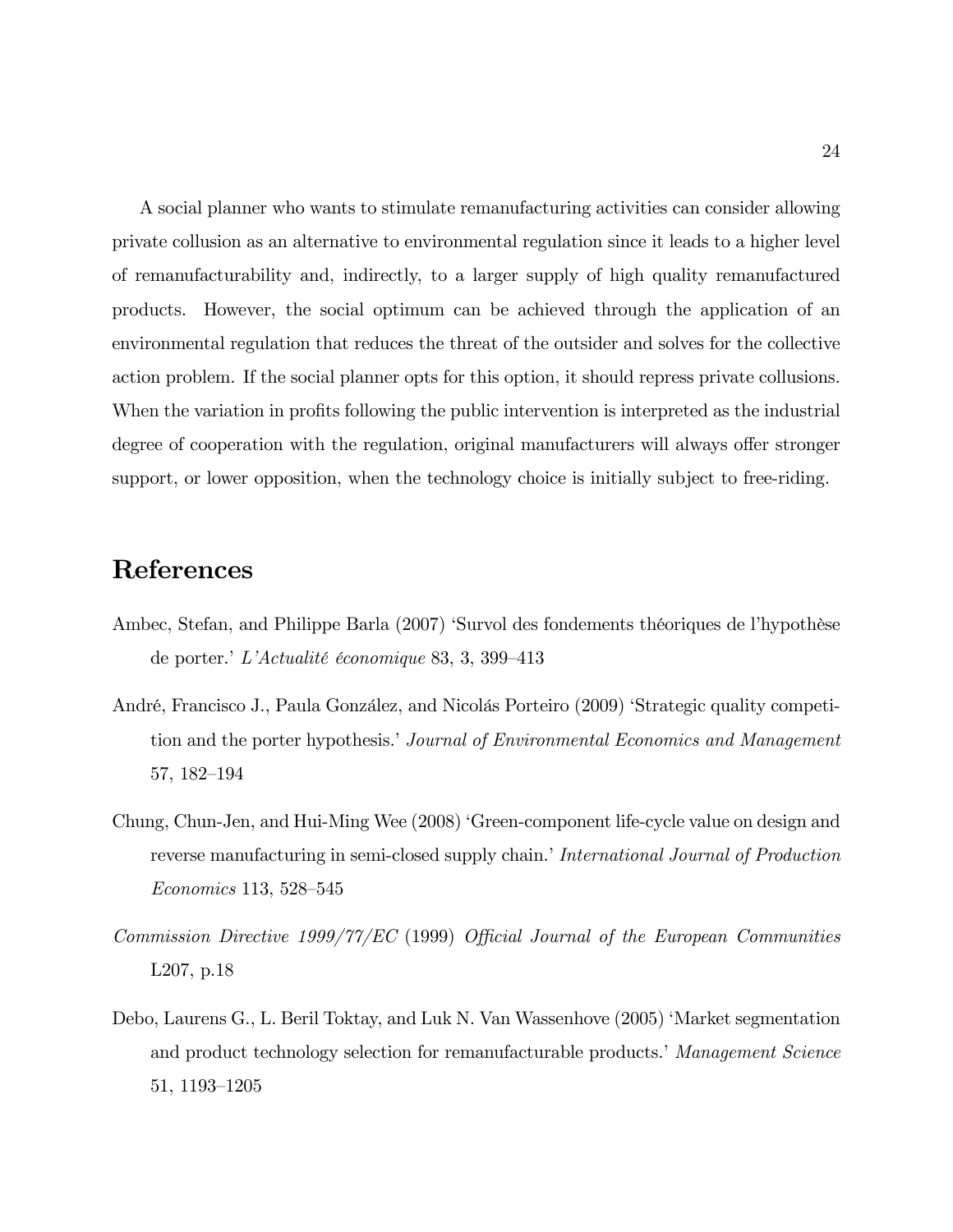- Eichner, Thomas, and Marco Runkel (2005) Efficient policies for green design in a vintage durable good model.*Convironmental and Resource Economics (2005)* 30, 259–278
- Eichner, Thomas, and Rudiger Pethig (2001) 'Product design and efficient management of recycling and waste treatment.' Journal of Environmental Economics and Management 41, 109–134
- Ferrer, Geraldo (1997) The economics of personnal computer remanufacturing. Resources, Conservation and Recycling 21, 79–108
- . (2000) 'Market segmentation and product line design in remanufacturing.' Technical Report, Working paper, The Kenan-Flagler Business School, University of North Carolina, Chapel Hill, NC.
- Ferrer, Geraldo, and Jayashankar M. Swaminathan (2006) 'Managing new and remanufactured products.<sup>†</sup> Management Science 52, 15–26
- Fullerton, Don (1998) 'Policies for green design.' Journal of Environmental Economics and  $Management\ 36, \ 131–148$
- Giuntini, Ron, and Kevin Gaudette (2003) 'Remanufacturing: The next great opportunity for boosting US productivity.' Business Horizons 46, 41–48
- Heese, Hans S., Kyle Cattani, Geraldo Ferrer, Wendell Gilland, and Aleda V. Roth (2005) Competitive advantage through take-back of used products. European Journal of  $Op$  $e$ rational Research 164, 143–157
- Kiesmuller, Gudrun P., and Erwin A. van der Laan (2001) 'An inventory model with dependent product demands and returns. International Journal of Production Economics  $72, 73 - 87$